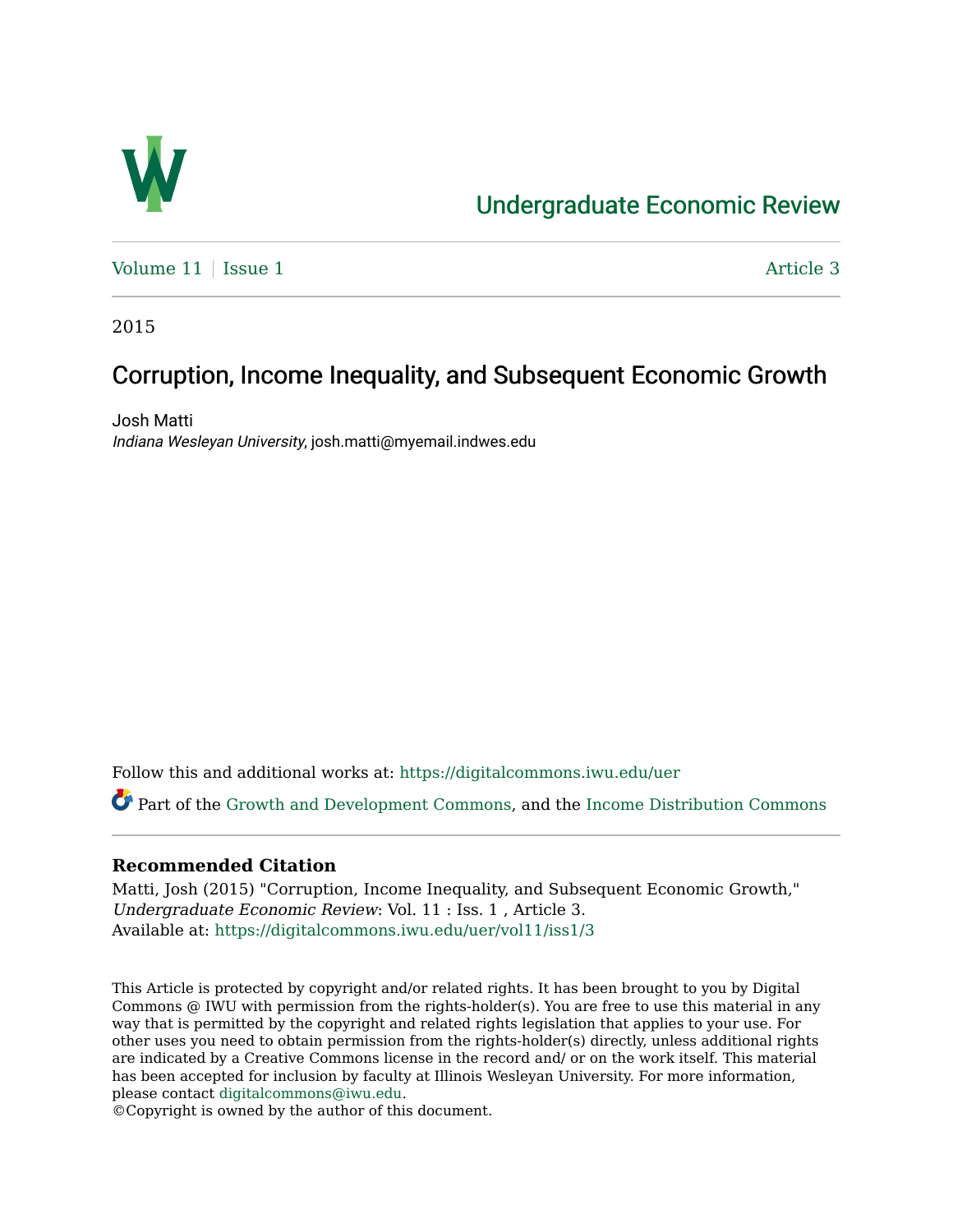## Corruption, Income Inequality, and Subsequent Economic Growth

## Abstract

This paper attempts to untangle the link between corruption and income inequality with subsequent economic growth. It uses standard OLS multiple regression analysis and data from 134 countries over a ten year time frame to test the hypothesis that after controlling for corruption, income inequality will be less significant in explaining subsequent growth rates. Perhaps it is not income equality that fosters economic growth, but rather a decrease in corruption that causes both economic growth and greater equality. This study yields some expected findings in support of well-established variables and concludes that inequality harms growth even after controlling for corruption.

## Keywords

corruption, growth, income inequality

## Cover Page Footnote

The author would like to thank Dr. Tom Lehman for supervising this project and providing helpful suggestions throughout the process.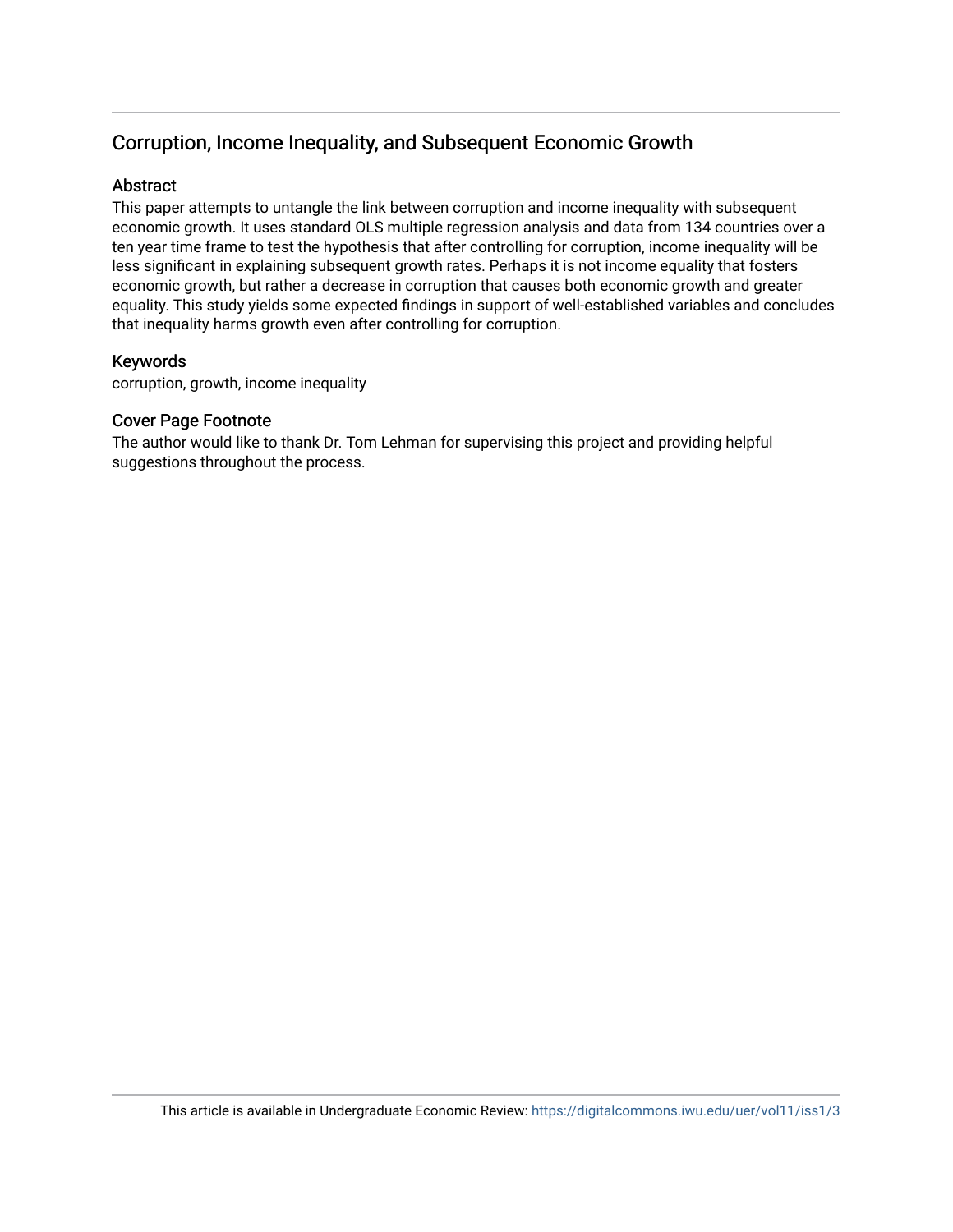## **I. Introduction**

What makes some countries rich but others poor? This is a question as old as economics itself, dating back to Adam Smith's 1776 magnum opus, *An Inquiry into the Nature and Causes of the Wealth of Nations*. However, despite the question's age and importance, it is still relatively open. Prior research has established causal relationships in a large number of different variables; Durlauf et al. (2005) identify 145 different variables found to be statistically significant for impacting growth in at least one study. Among the most consistent factors positively impacting growth are level of investment, sound money, and openness to trade (Levine and Renelt 1992). Yet, with many African and Latin American countries still lagging behind, more recent research has focused on the effect of social cohesion on economic growth. This strand of research examines the effects of ethnic diversity, sharing a common language, and especially income inequality<sup>1</sup> on economic growth. Greater income inequality was first thought to positively influence economic growth. Arthur Okun argued in his influential 1975 book, *Equality and Efficiency: The Big Tradeoff*, that income equality is fostered by redistributive policies that harm growth<sup>2</sup> ("leaky bucket" analogy). This conventional textbook approach posits that income inequality is the result of healthy incentives, and thus, inequality is good for growth. However, the majority of subsequent research finds a negative relationship between income inequality and subsequent economic growth (Alesina and Rodrik 1994; Persson and Tabellini 1994; Perotti 1996; Rodrik 1999; Easterly et al. 2006; Berg et al. 2012).

Corruption is another variable consistently found to negatively impact growth (Mauro 1995; Mauro 1997; Tanzi 1998; Wei 2000). The literature on how corruption impacts growth and how inequality impacts growth has developed largely independently. However, since corruption is positively correlated with inequality (Gupta et al. 2002; Brempong 2002; Brempong and Camacho 2006) and negatively correlated with growth (Mauro 1995; Mauro 1997; Tanzi 1998; Wei 2000), the effects of income inequality and corruption on subsequent growth may not be fully understood independent of one another. Studies that examine the effects of income inequality on subsequent growth but fail to account for corruption may suffer from omitted variable bias. After controlling for corruption, income inequality may not influence economic growth as much as previous studies have found.

 $1$  Kuznets (1955) was the first to examine the relationship between economic growth and income inequality. However, Kuznets (1955) focuses on how economic growth impacts income inequality while this paper examines how income inequality impacts subsequent economic growth.

 $2^{\delta}$  Despite the trade-off that Okun identified, he nonetheless supported redistributive policies.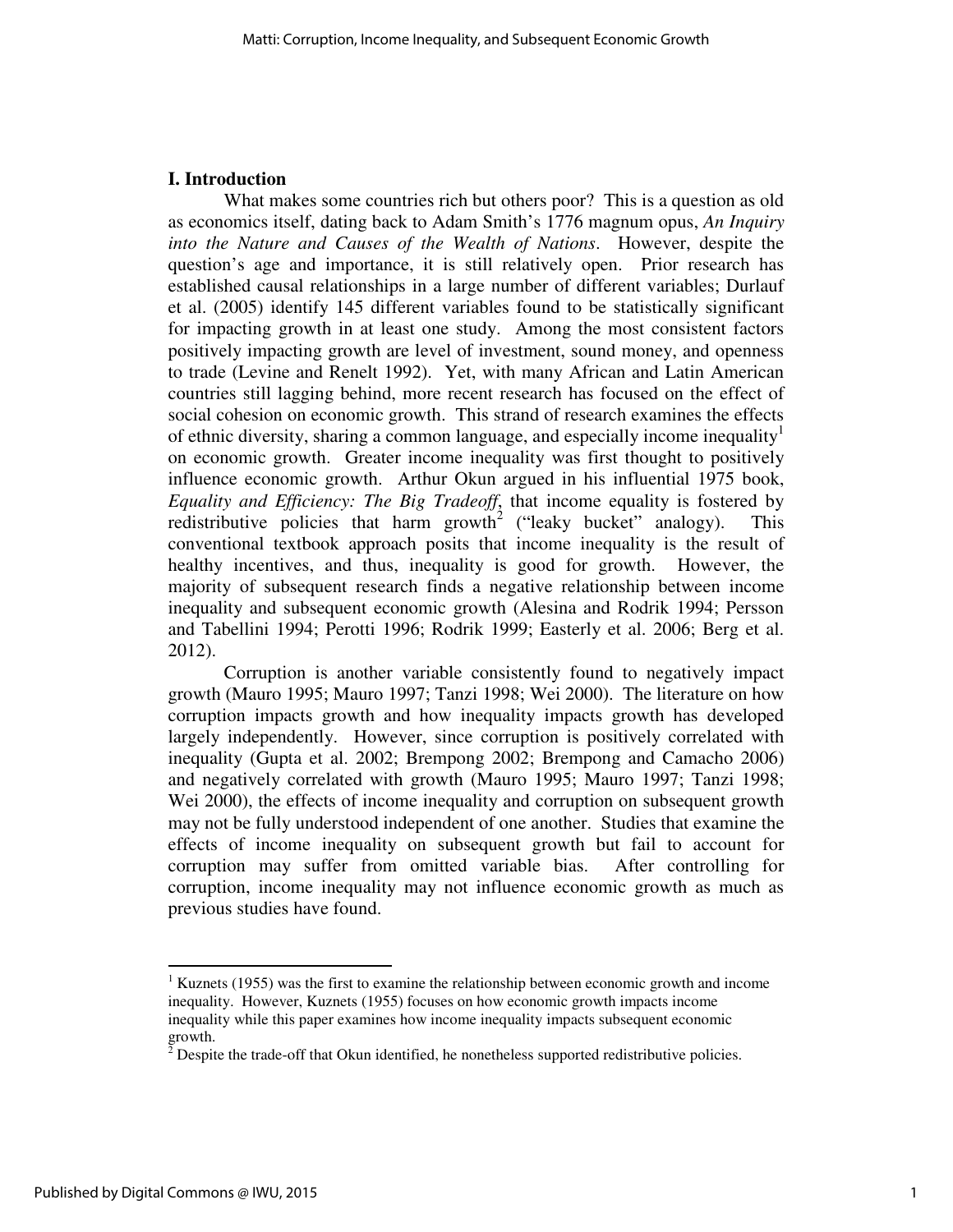The purpose of this research is to bridge the gap between income inequality and corruption studies by analyzing both variables within the same model. My hypothesis is that after controlling for corruption, income inequality will be less significant in explaining subsequent growth rates across countries<sup>3</sup>. Perhaps it is not income equality that brings about economic growth but rather a decrease in corruption that causes both economic growth and greater income equality.

This study is organized as follows. Section II provides a summary of the literature on inequality and economic growth as well as corruption and economic growth. Section III details the data used and statistical techniques performed. Section IV discloses the findings of this study followed by key observations. Section V concludes with an interpretation of the findings, policy implications, and recommendations for future work.

#### **II. Literature Review**

 Although one of the oldest areas in economic research, development economics still has many questions left unanswered or only partially answered. There have been a wide range of studies examining the determinants of economic growth using a variety of explanatory variables, control variables, and statistical techniques. A common problem throughout this broad body of literature is the difficulty in performing empirical analysis. The difficulty is brought about by poor data, small sample sizes, omitted variable bias, and endogeneity. Poor countries, especially those with corrupt governments, often do not have reliable data. Additionally, surveys attempting to measure the same variable may vary greatly across different countries (Deininger and Squire 1996). With small sample sizes and 145 variables found statistically significant for impacting growth (Durlauf et al. 2005), there is bound to be omitted variable bias. With the number of explanatory variables approaching the total number of countries in the world, no model could include anywhere close to all of the important variables. Even in models that account for several important variables, there is still the problem of endogeneity. Many variables in the development literature both influence economic growth and are influenced by  $it<sup>4</sup>$ . Despite the difficulties with empirical work, some variables, such as income inequality and corruption, have been consistent across a wide variety of studies.

 $3$  In statistical terms, if corruption is omitted from the growth model, this may generate a negative bias on the estimated income inequality coefficient. The coefficient on income inequality may appear more negative when corruption is excluded from the model.

<sup>&</sup>lt;sup>4</sup> For example, lower levels of corruption may foster growth, but growth may also cause corruption to decrease. Additionally, the level of income inequality may impact growth, but growth may also impact income inequality (Kuznets 1955). These problems will be addressed more thoroughly in the methodology section.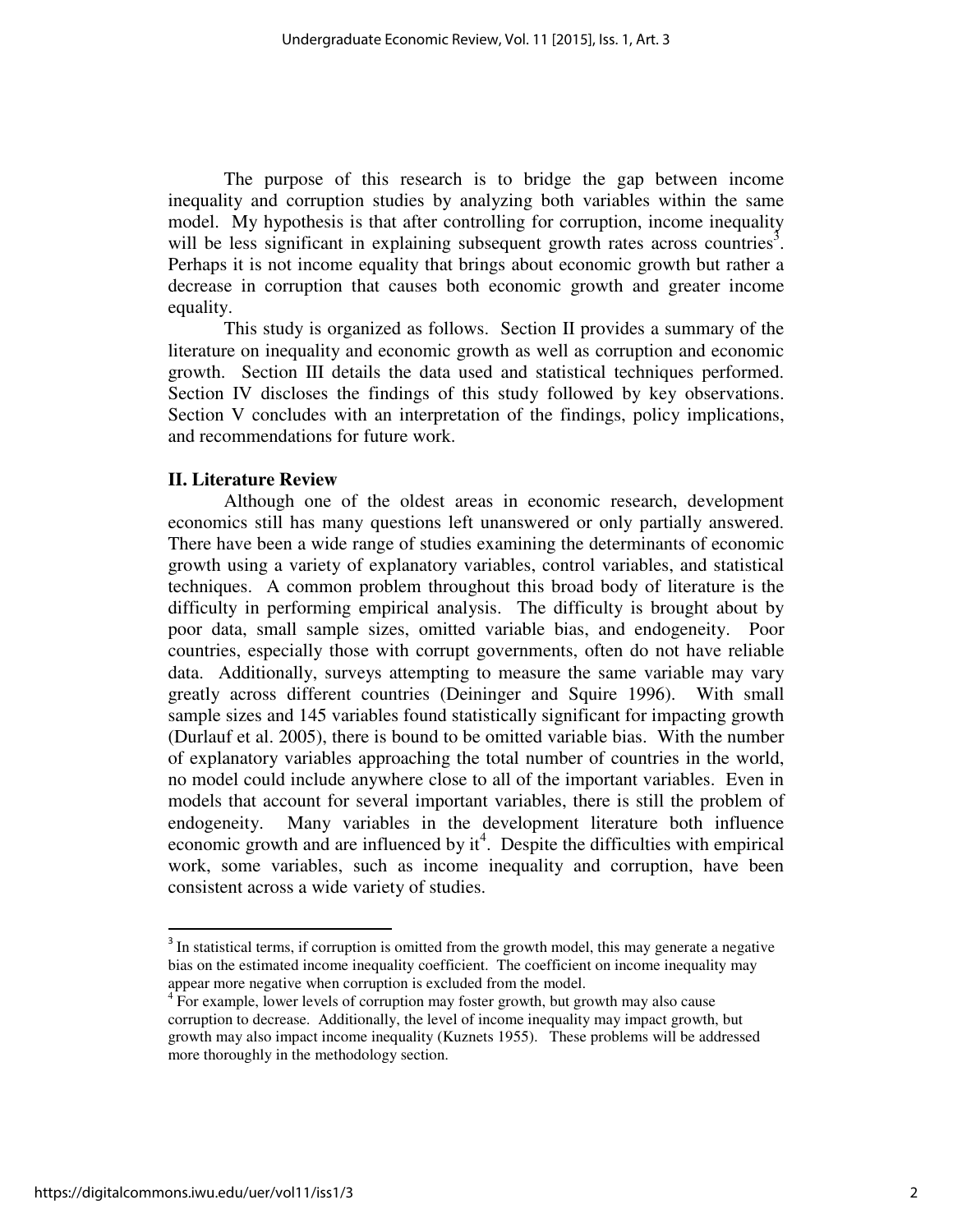Studies examining how initial inequality<sup>5</sup> impacts economic growth differ in both their methodology and their conclusions. Inequality is theorized to impact growth through three main channels: redistribution, weaker institutions handling external shocks<sup>6</sup> poorly, and credit market imperfections. Sachs (1989) theorizes that high income inequality in Latin American countries led to political pressure for redistributive policies to raise the incomes of lower income groups. These attempts at redistribution contribute to poor policy and thus weaker economic performance. Unlike Sachs (1989), Alesina and Rodrik (1994) and Persson and Tabellini (1994) develop formal models based on the median voter theory, and then test their models empirically. Both models start with the assumption that people with more capital prefer lower tax rates since those with capital own the means of production and benefit from economic growth that is fostered from low tax rates. However, those with labor income prefer higher taxes as some of the tax revenue is redistributed from capital owners to those with labor income. A pure capitalist prefers a tax rate that maximizes growth while those with labor income prefer a tax rate that exceeds the ideal tax rate for growth. Inequality is defined by how poor the median voter is compared to the average voter. Thus, a more equitable distribution means more capital for the median voter. With more capital, the median voter selects a lower tax rate that in turn promotes more growth. Both Alesina and Rodrik (1994) and Persson and Tabellini (1994) substantiate their theories by showing that initial inequality is negatively and significantly correlated with growth in a subsequent period. However, neither performs a statistical test to determine whether the specific channel of redistribution is how inequality impacts growth.

 Weak institutions functioning poorly after an external shock is another channel through which income inequality is theorized to negatively impact subsequent economic growth. Rodrik (1999) builds a model where two groups battle for resources after an external shock. The two groups are less likely to cooperate when they cannot agree on what a "fair" distribution is and also when they have more to gain from excluding the other group. Determining a "fair" distribution is more difficult when latent social conflict, of which income inequality is a factor, is high. Excluding the other group is more profitable if the society's institutions are weak (De Soto 2003). Thus, Rodrik (1999) concludes that inequality harms growth by weakening political institutions. Using threestage least squares Easterly et al. (2006) find that all their measures for institutional quality are positively correlated to growth and related to both of their

 $<sup>5</sup>$  In order to avoid reverse-causation (growth impacting inequality) researchers have used</sup> inequality at the start of a period to see how it influences subsequent growth in the next 5 or even up to 50 years.

 $6$  External shocks include a wide variety of factors such as natural disasters and changes in a country's terms of trade.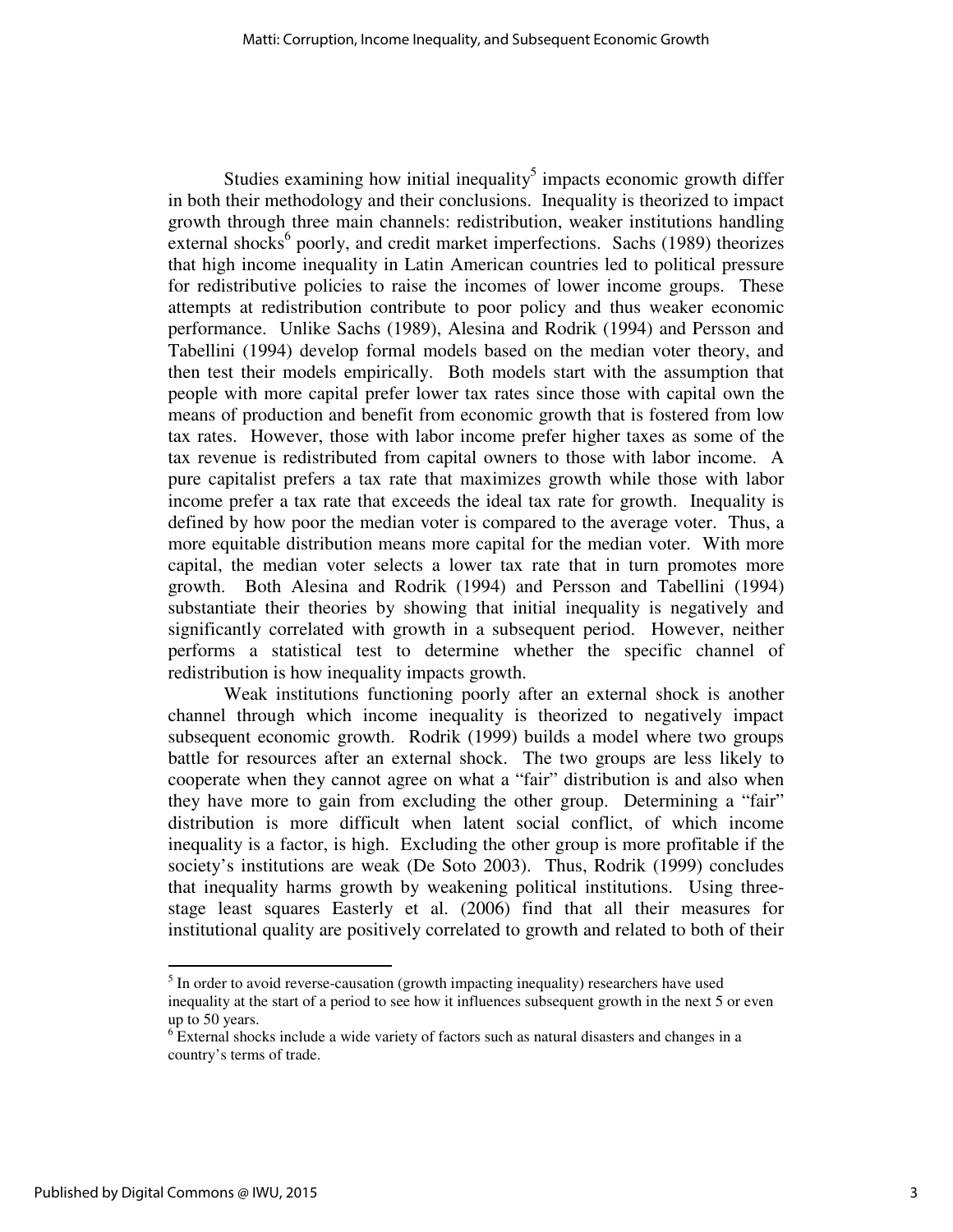measures for social cohesion<sup>7</sup>. They conclude that societies with lower initial income inequality have more social cohesion and thus better institutions. According to Easterly et al. (2006), countries with solid institutions have longer growth spurts due to better handling of external shocks. The conclusions of Rodrik (1999) and Easterly et al. (2006) are supported by Berg et al. (2012) who find that external shocks are associated with a higher risk of a growth spell ending.

 Credit-market imperfections are another avenue through which inequality is theorized to retard growth. Benabou (1996) contends that credit constraints prevent the poor from investing the optimal amount. Since there are decreasing returns to capital investments, redistributing from the rich (whose marginal productivity from investment is relatively low) to the poor (whose marginal productivity from investment is relatively high) may enhance productivity and economic growth (Benabou 1996). Aghion et al. (1999) examine more closely the incentives of poor borrowers and conclude that inequality also decreases borrowers' incentives. With limited liability, a poor borrower may suffer from a moral hazard problem. Since the borrower is poor, there is little for them to lose if the loan cannot be repaid. A borrower with a lower level of initial wealth will be less motivated to ensure the success of the project compared to a borrower with a higher level of initial wealth (Aghion et al. 1999). Barro (2000) supports the credit-market imperfections theory by finding that the effects of inequality on growth are negative for poor countries (GDP per capita below \$2070) but positive for wealthier countries (GDP per capita above \$2070). Since credit-market imperfections are more serious in developing countries, greater inequality harms growth more in poor countries (Barro 2000; Keefer and Knack 2002).

 Although the majority of research has found a negative relationship between initial income inequality and subsequent economic growth, Banerjee and Duflo (2003) find that any change in inequality is associated with a decrease in subsequent growth. They contend that their findings are consistent with the theory that redistribution in either direction is costly due to social upheaval. However, this theory is given as an explanation to their empirical findings and is never tested empirically. Additionally, Banerjee and Duflo (2003) look at 5 and 10 year time intervals, while most other research uses longer time intervals of 15 to 50 years. Forbes (2000), in contrast to most other studies, finds a positive relationship between income inequality and subsequent growth. A 10-point increase in a country's Gini coefficient is correlated with a 1.3% increase in average annual growth over the subsequent 5 year period. However, Forbes

<sup>&</sup>lt;sup>7</sup> Easterly et al. (2006) use both the Gini coefficient as well as the share of income going to the middle 60% as proxies for income distribution. Another measure for social cohesion they use is ethnolinguistic fractionalization, or the probability that two randomly selected people will not belong to the same ethnolinguistic group.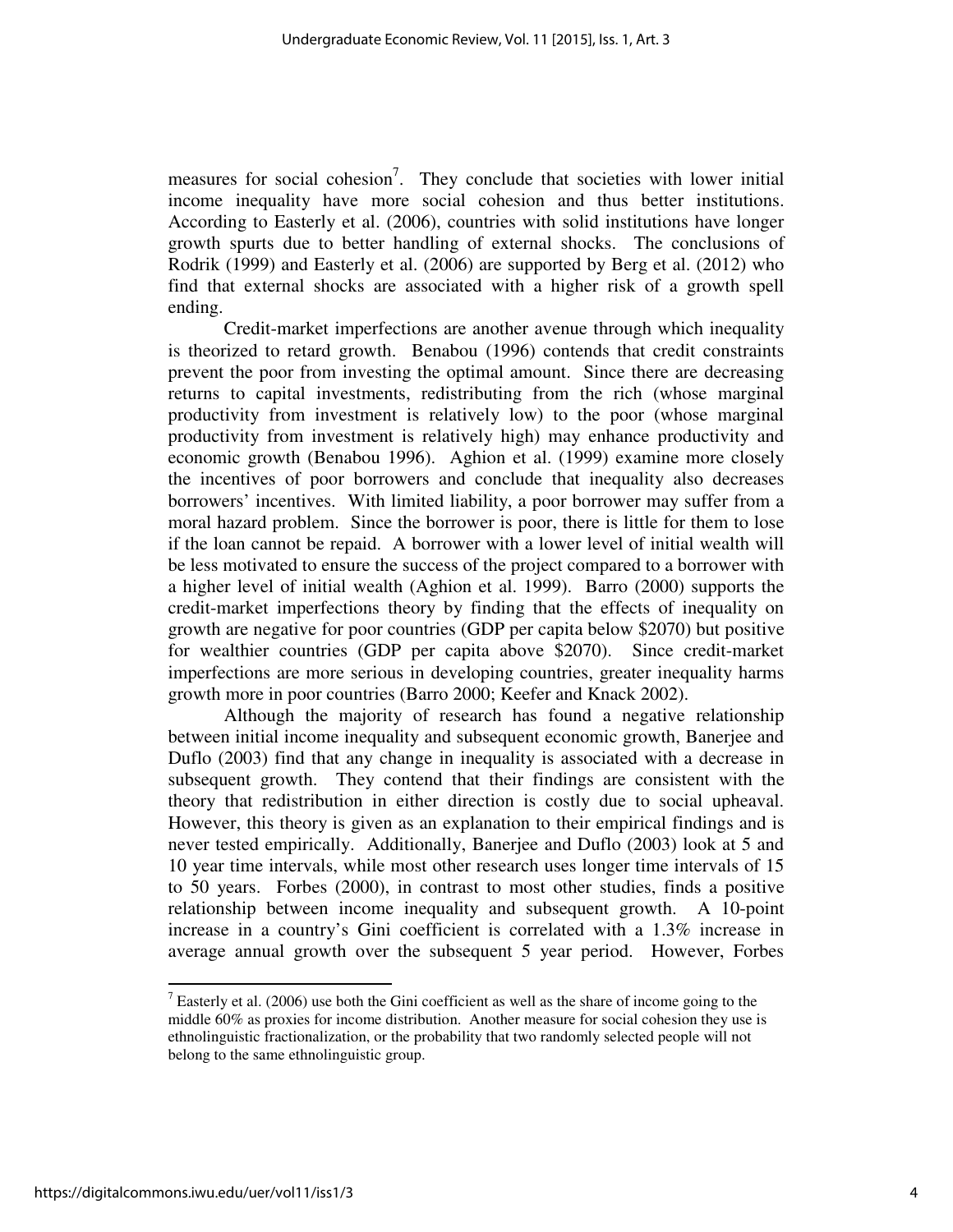(2000) uses a sample with half OECD countries and no countries are from sub-Saharan Africa. She acknowledges that her sample is disproportionally wealthy, but contrary to Barro (2000), she finds no difference after separating rich and poor countries. Forbes (2000) tentatively supports the theory that there is a trade-off between reducing inequality and promoting growth.

 Corruption awareness is growing and along with it there has been an increased interest in the causes and consequences of corruption (Tanzi 1998). However, corruption<sup>8</sup> by its very nature is not an easy subject to study. Corruption can be difficult to quantify because corrupt acts are almost always done secretly. Thus, the most common type of proxies used for corruption are subjective indices of how corrupt people think their government is. Despite the challenges, there is a growing body of literature examining the effects of corruption on subsequent growth. Although the studies have unanimously found that corruption harms growth, they differ in how corruption harms growth. Four main channels have been proposed for how corruption harms growth: it alters how government spends money, harms investments, distorts incentives, and increases political instability.

 Corruption affects the composition of government expenditure because corrupt government officials may prefer expenditure that makes it easier to collect bribes (Mauro 1997). Expenditures on grand projects, such as large-scale infrastructure, with market values that are difficult to determine, may attract corruption. In health spending, there may be more opportunities for corruption in the procurement of hospital buildings and state-of-the-art medical equipment, but less opportunity in salaries of doctors and nurses (Mauro 1997). Using standard OLS multiple regression as well as two-stage least squares, Mauro (1997) finds that corruption does not impact the overall level of government spending; however, it does reduce the amount of spending on education<sup>9</sup>. In altering the composition of government expenditures, corruption negatively impacts bureaucratic efficiency; a corrupt bureaucracy may award service contracts to less efficient firms (Jain 2001).

 Corruption harms investments both internally and externally. Using both OLS and two-stage least squares, Mauro (1995) finds that a one standard deviation improvement in corruption increases the investment rate by 4.75% of GDP. This in turn contributes to increasing the annual growth rate by .8 percentage points. Besides discouraging investment from internal sources,

<sup>&</sup>lt;sup>8</sup> Corruption has been defined in several ways. However, the most widely used and simplest definition is the abuse of public power for private benefit (Jain 2001). Although the corruption literature and rent-seeking literature have developed independently, corruption is a form of rentseeking.

 $9$  This in turn may reduce growth because educational attainment has been shown to be positively correlated with growth (Levine and Renelt 1992; Benabou 1996; Barro 2000).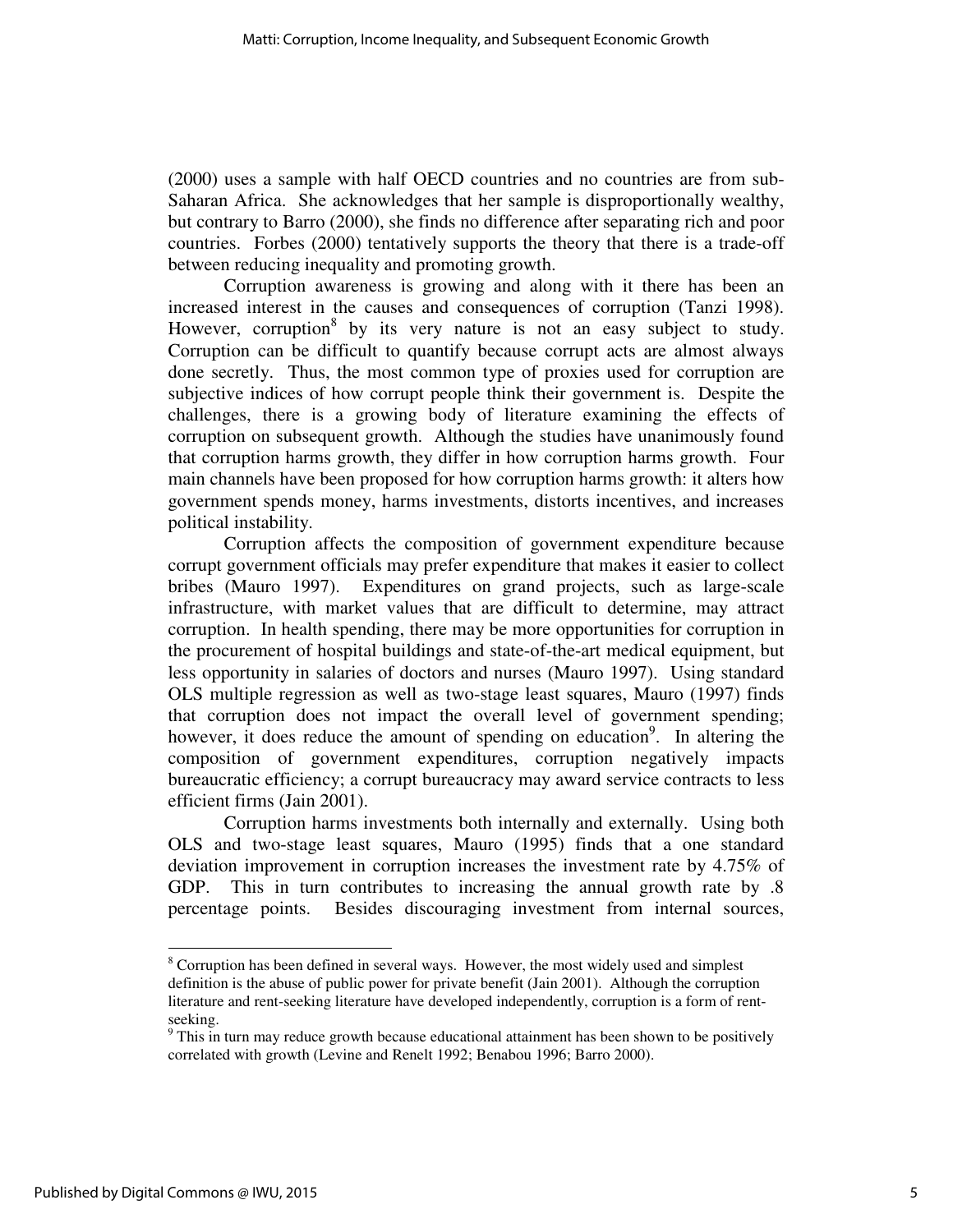corruption also reduces investment from foreigners. Wei (2000) finds that a onegrade increase in corruption reduces foreign direct investment by 16%. With a large deviation in the level of corruption among countries, there can be a large difference in foreign direct investment due to corruption level. Wei (2000) demonstrates that an increase in the corruption level from that of Singapore (which is one of the least corrupt countries) to that of Mexico (which is a highly corrupt country) has an equivalent effect on reducing investment as increasing the tax rate by 24 percentage points. Investment is one of the traditional factors within the development literature shown to positively impact growth, but corruption harms investments.

 Corruption also harms growth by distorting incentives. Murphy et al. (1993) theorizes that corruption, or more broadly rent-seeking, harms innovators because new businesses usually require more import quotas, permits, licenses, and other government-supplied "goods". Established firms require fewer government goods, are likely to be better connected with government officials, and also have fewer credit-constraints (Murphy et al. 1993). Thus, established firms are less likely to need to bribe public officials and can do so more easily when needed. The negative impact of corruption on new businesses can undermine the incentives for entrepreneurs in the long-run. Corruption over time can lead to entrepreneurial talent leaving the productive sector and entering the rent-seeking sector (Jain 2001).

 Another vein through which corruption is thought to negatively impact growth is political instability. Mo (2001) finds that a 1% increase in the corruption level reduces the growth rate by .72% with the most important channel being political instability. In his statistical analysis, political instability accounts for 53% of the total effect. Mo (2001) reasons that corruption brings about political instability that in turn creates uncertainty over the protection of property rights. Uncertainty concerning property rights then reduces investment and economic growth. However, Wei (2000) points out that corruption and political instability causation could run both ways. Corruption may lead to public discontent that eventually topples a government; however, unstable political environments may cause officials to have short-term thinking and grab whatever rents while they still can (Wei 2000).

 Corruption and income inequality are both thought to influence growth. Most of the literature has developed separately. However, a few studies do mention both income inequality and corruption (Li et al. 2000, Gupta et al. 2002, Brempong 2002, Brempong and Camacho 2006). These studies all find that corruption increases income inequality and conclude that income inequality is another channel through which corruption harms growth. These studies all assume that income inequality harms growth. Only Forbes (2000) mentions that controlling for corruption may alter the results of studies examining whether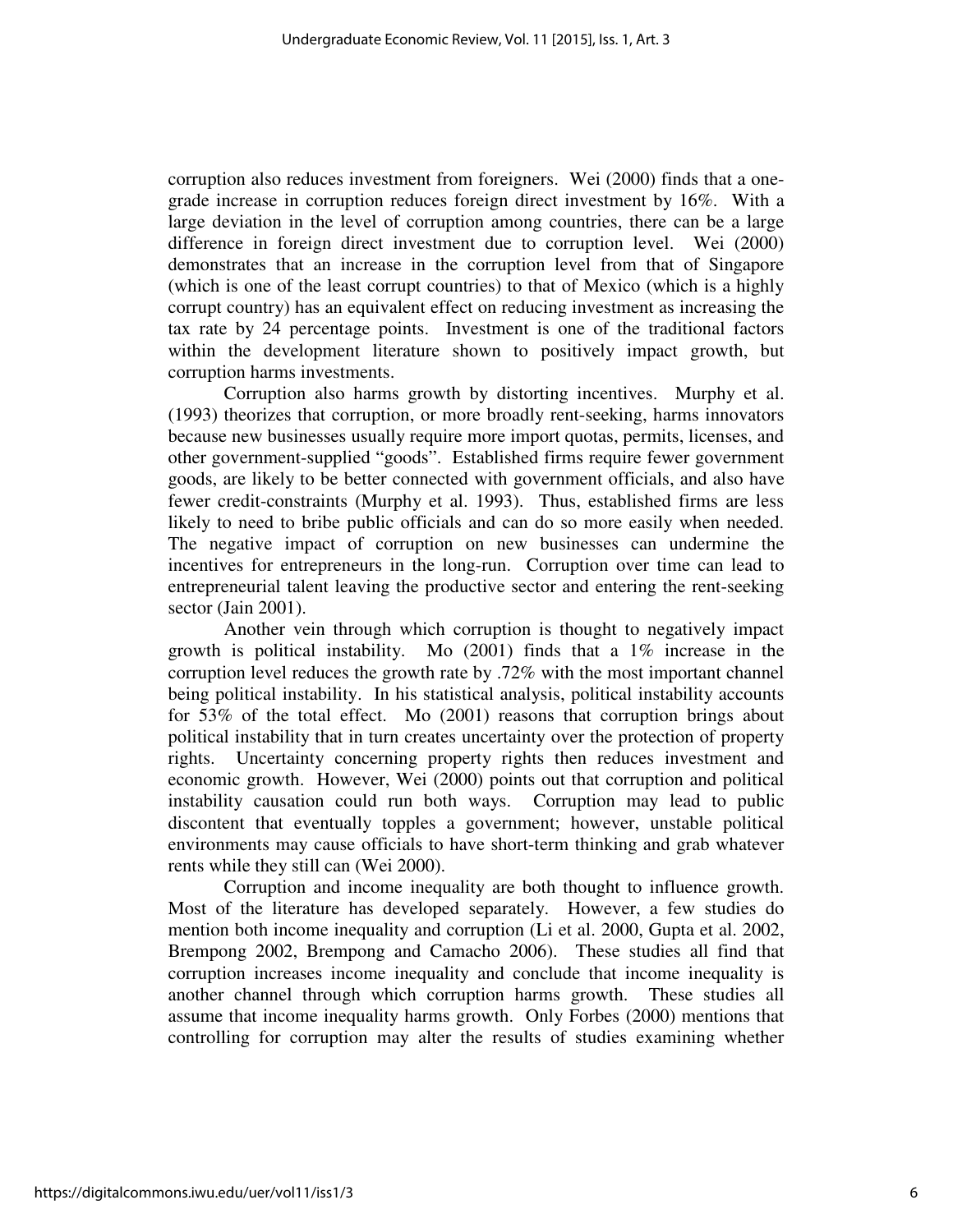income inequality harms growth. However, Forbes (2000) performs no such statistical test.

 This paper contributes to the literature by bridging the gap between the separate corruption and income inequality studies. To the best of my knowledge, this is the first study to include corruption and income inequality within the same model. Thus, I am able to determine whether income inequality on its own influences subsequent economic growth, or if income inequality only appears to influence subsequent economic growth because corruption impacts both income inequality and economic growth.

## **III. Methodology**

 The country is my unit of analysis as I examine between 55 and 126 countries depending on the model. The World Bank (http://data.worldbank.org/) is the primary data source since it is the data source for all variables except corruption. Data for corruption come from Transparency International's Corruption Perception Index (CPI) (http://www.transparency.org/research/cpi/). Table 1 displays bivariate correlations as well as means and standard deviations for the sample of 55 countries.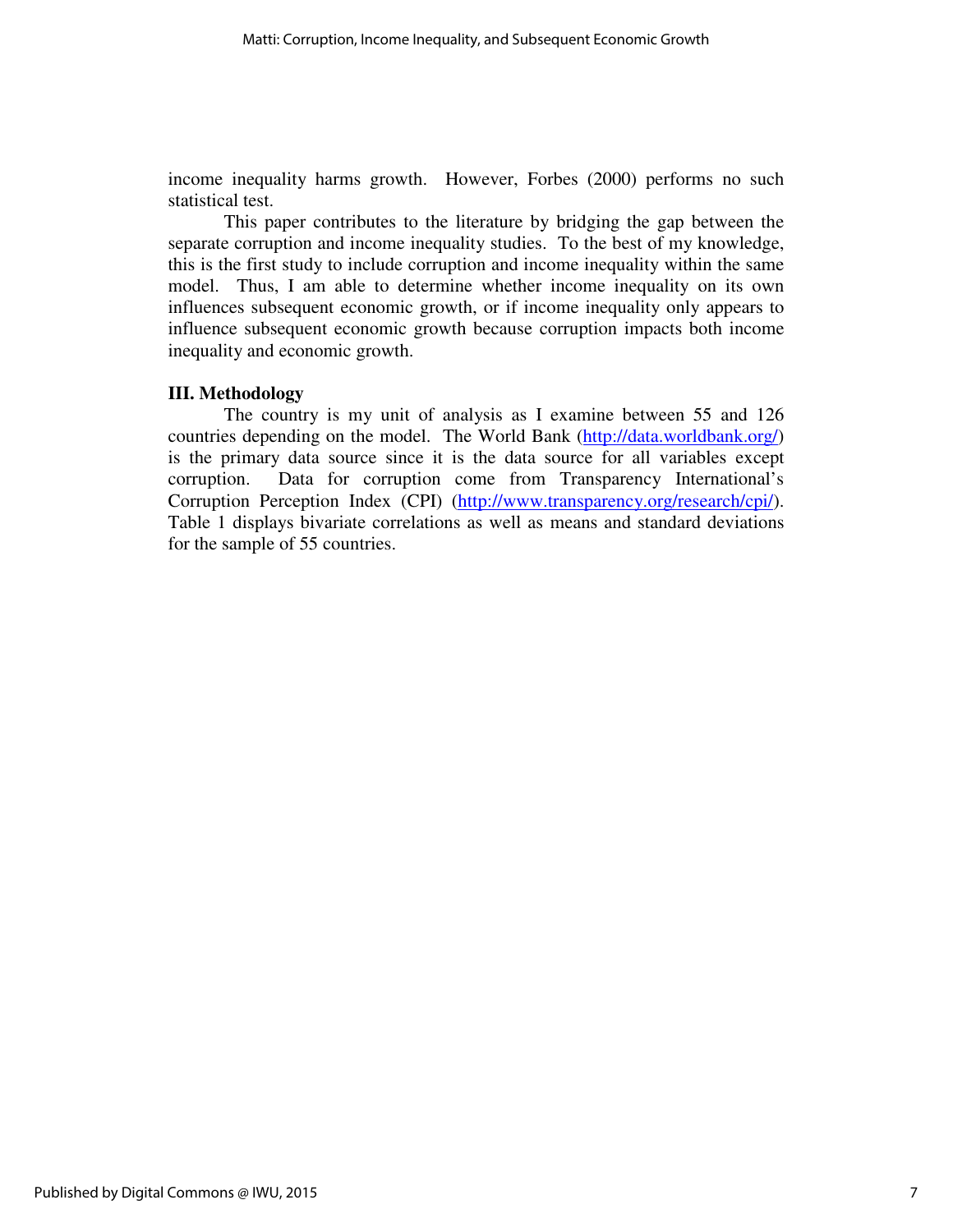|                  | GR     | <b>COR</b> | <b>GINI</b> | y02    | <b>INV</b> | <b>OPEN</b> | <b>POPG</b> | GOV    | <b>INF</b> | <b>HUMAN</b> |
|------------------|--------|------------|-------------|--------|------------|-------------|-------------|--------|------------|--------------|
| <b>GR</b>        | 1.00   |            |             |        |            |             |             |        |            |              |
| <b>COR</b>       | .386   | 1.00       |             |        |            |             |             |        |            |              |
| <b>GINI</b>      | $-.10$ | .41        | 1.00        |        |            |             |             |        |            |              |
| y02              | $-.46$ | $-.84$     | $-.29$      | 1.00   |            |             |             |        |            |              |
| <b>INV</b>       | .52    | .13        | $-.28$      | $-12$  | 1.00       |             |             |        |            |              |
| <b>OPEN</b>      | .33    | $-.01$     | $-.31$      | .05    | .49        | 1.00        |             |        |            |              |
| <b>POPG</b>      | $-.28$ | .25        | .53         | $-.34$ | $-.31$     | $-.46$      | 1.00        |        |            |              |
| GOV              | $-.15$ | $-.58$     | $-.38$      | .47    | $-.17$     | .17         | $-.32$      | 1.00   |            |              |
| <b>INF</b>       | .19    | .24        | .02         | $-.21$ | $-.05$     | .04         | $-.10$      | $-.05$ | 1.00       |              |
| <b>HUM</b><br>AN | .21    | $-.36$     | $-.16$      | .52    | .13        | .27         | $-.59$      | .33    | .24        | 1.00         |
| <b>Mean</b>      | 3.19   | 5.82       | 45.7        | 3.42   | 21.4       | 39.48       | .98         | 15.3   | 6.91       | 91.42        |
| SD<br>$m=55$     | 2.27   | 2.13       | 8.48        | .64    | 4.33       | 16.29       | 1.17        | 5.18   | 9.62       | 18.51        |

**Table 1: Correlation Coefficients and Descriptive Statistics<sup>10</sup>**

n=55

l

The bivariate correlations reveal some expected findings as well as potential problems. As expected, there is a relatively strong bivariate correlation of .408 between corruption and income inequality. There is also a positive bivariate correlation between corruption and growth. One explanation for this surprising finding is that corruption has a bivariate correlation of -.841 with initial level of income<sup>11</sup> which has a bivariate correlation with growth of  $-.463$ . These

<sup>10</sup> GR, average GDP per capita growth from 2002-2012; COR, the Corruption Perception Index; GINI, the level of income inequality;  $y02$ , logged GDP per capita; INV, gross capital formation as percentage of GDP; OPEN, imports of goods and services as percentage of GDP; POPG, population growth as an annual percent; GOV, government spending as percentage of GDP; INF, inflation rate; HUMAN, primary education completion rate.

<sup>11</sup> The strong bivariate correlation between corruption and initial level of income introduces multicollinearity into the model. This can make it difficult to distinguish the independent effect of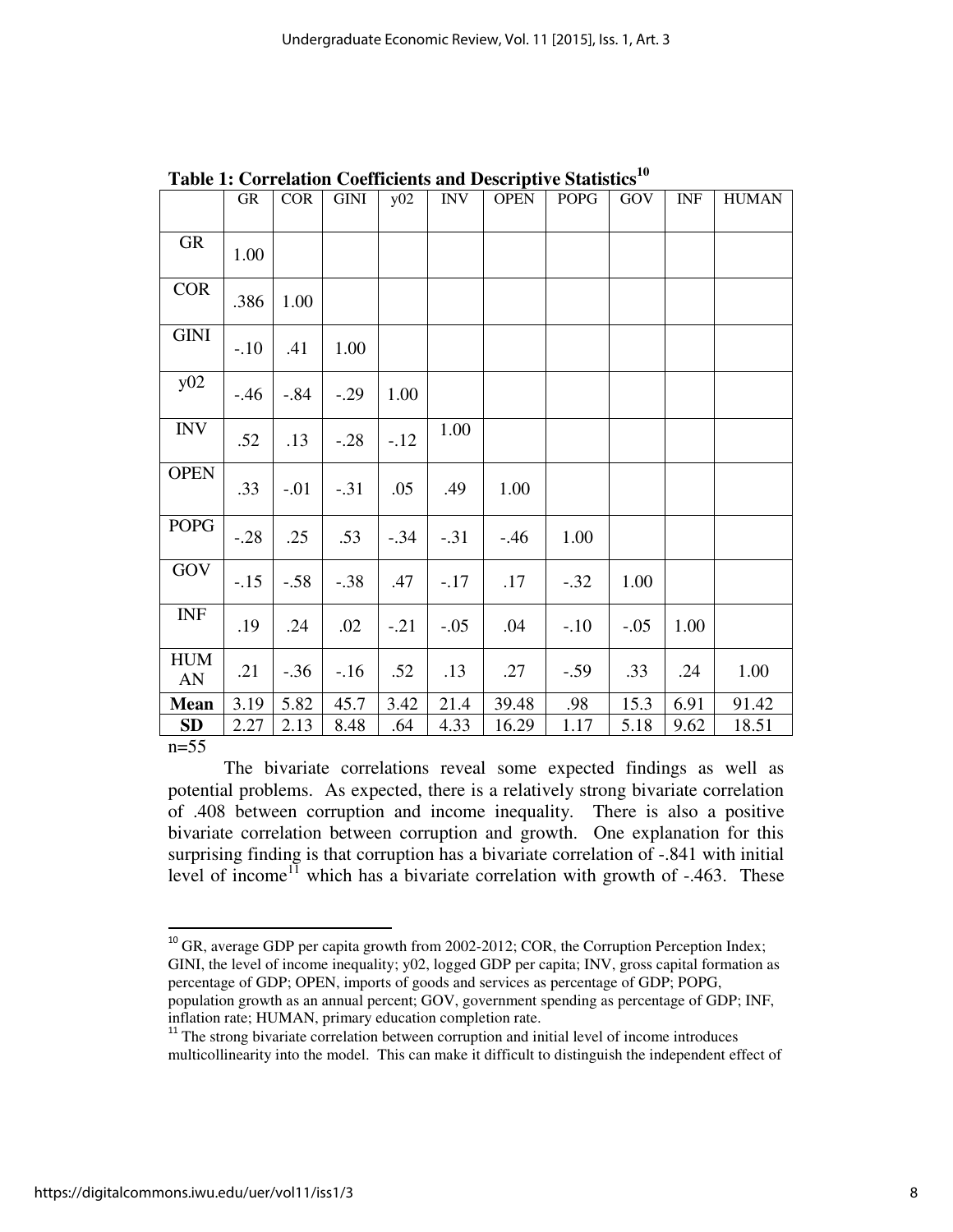findings suggest that corrupt countries tend to be poor and poor countries grew faster over the time period. Thus, the negative effect of corruption on growth can only be understood by controlling for independent effects through multiple regression analysis.

The dependent variable is the average growth of real GDP per Capita<sup>12</sup> from 2002-2012. This variable is not normally distributed since it has a skewness of 3.615, which is well above the cut-off of 3. Having normally distributed variables, especially the dependent variable, is one of the assumptions of standard OLS multiple regression analysis. In order to normalize the dependent variable, I take the logarithm<sup>13</sup> of it. Thus, I display the results with both GDP per Capita growth as well as the logged GDP per Capita growth.

Data limitations are another challenge of this study. In the full model, I include a total of 10 variables while only having 55 observations. This is a violation of a rule of thumb that suggests a minimum number of cases equal to 50 plus 8 times the number of variables used (Tabachnick and Fidell 2001). This rule of thumb suggests that I should have at least 130 observations for my full model. Although I violate this rule of thumb, it is the norm<sup>14</sup> within the development literature. In an attempt to yield more observations, I created a dataset to analyze the 2007-2012 time period. However, I do not perform statistical tests with this dataset since it only contains a few more observations, has greater skewness, and constitutes a relatively short time period.

In order to avoid the problem of endogneity, all of the independent variables are taken as close to 2002 as possible. Since many of the explanatory variables both influence growth and are influenced by growth, reverse causation may plague the results if independent variables are taken after the initial period. For example, corruption may decrease growth, but a growing economy may decrease corruption by increasing the returns to the productive sector. Taking observations of independent variables from 2002 and using mean GDP per Capita growth from 2002-2012 as the dependent variable avoids the problem of reverse

each variable on the dependent variable. However, since Mo (2001) has a similar bivariate correlation and keeps both variables in the model, I do as well.

<sup>&</sup>lt;sup>12</sup> The majority of the literature employs GDP per Capita growth; however, since Mo  $(2001)$  and Brempong (2002) use GDP growth as a dependent variable, I also compiled a dataset with GDP growth. However, since skewness for GDP growth is 3.885 while skewness for GDP per Capita growth is 3.615, I only use GDP per Capita growth when performing the statistical tests.

<sup>13</sup> Since some of the growth rates are negative and logging a negative number is a mathematical impossibility, I follow the same procedure as Brempong and Camacho (2006) and add 6 before logging. 6 is used since the United Arab Emirates had a negative average growth rate of 5.6%, the most negative growth rate of all countries.

 $14$  For example, Mo (2001) has a model with 9 variables and 45 observations and Gupta et al. (2002) have a model with 11 variables and only 37 observations.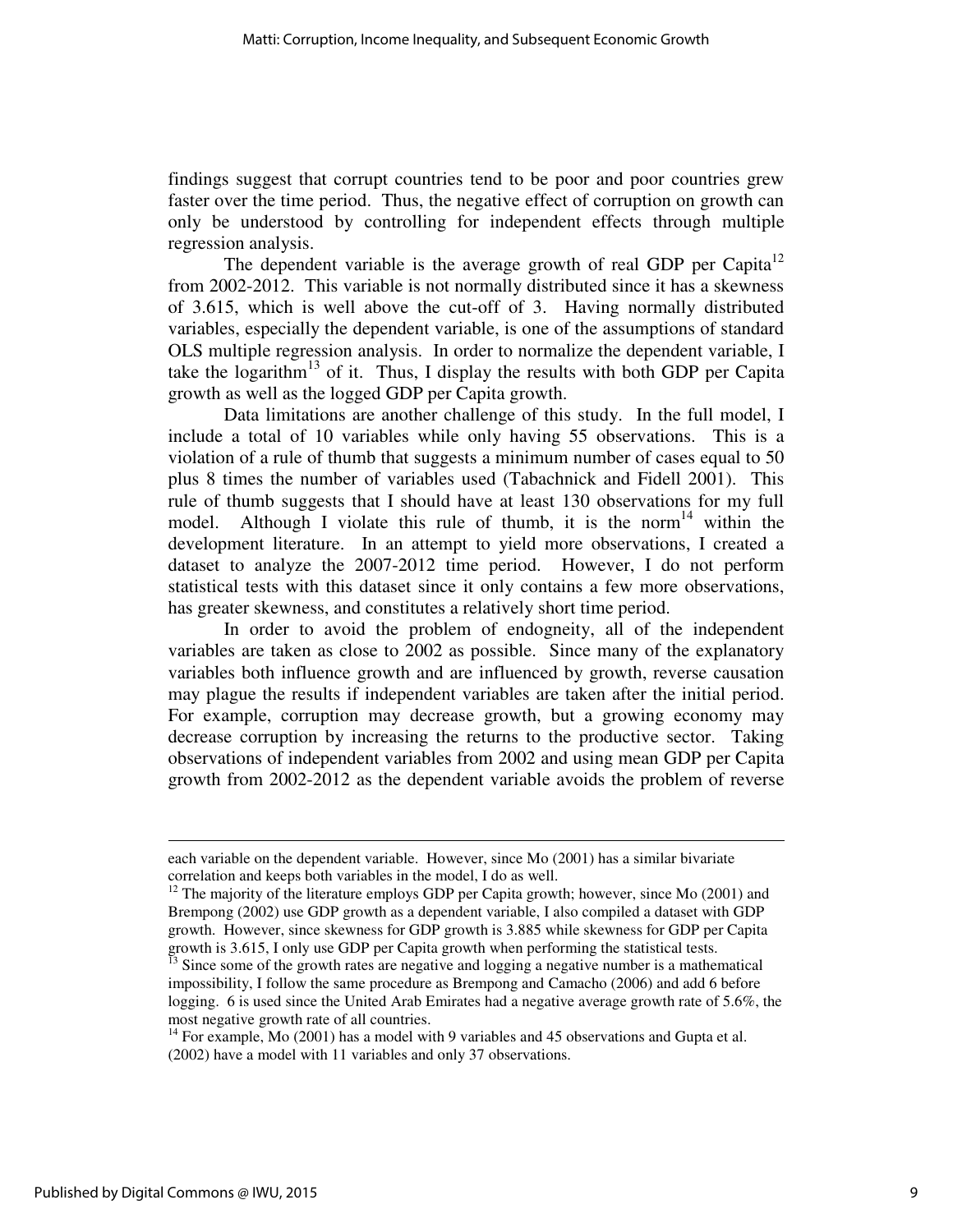causation. It reveals the impact that initial levels of the independent variables have on subsequent economic growth.

The two key independent variables under consideration are corruption and income inequality. Both variables, however, have data limitations. Corruption is inherently difficult to measure since most corrupt acts are illegal (Jain 2001). Thus, I rely on perception of corruption rather than an objective measure. Using the perception of corruption could pose a validity problem if perceptions differ from reality. However, due to the difficulty in objectively measuring corruption, using perceptions is the norm within the corruption literature. Transparency International combines the results of numerous surveys to build an index for how corrupt people perceive their government to be. A score of 10 indicates no corruption while a score of 0 indicates complete corruption. In order to make interpretation more natural, I follow the same procedure as Wei (2000) and Li et al. (2000) by taking 10 minus the Corruption Perception Index. Thus, a higher score now represents a higher level of corruption.

For income inequality, I use the Gini coefficient taken from the World Bank. The Gini index ranges from 0 to 100 with a score of 0 representing perfect equality and 100 representing perfect inequality. Since there is a high cost of administering enough surveys to compile the Gini coefficient, data are not available each year for every country in the sample. Only 49 countries have a Gini index for 2002, but I am able to expand to 88 cases by including Gini data from 2000 and 2001. Besides the quantity of Gini coefficients available, another concern is quality. It is important for the data to be representative of the country as a whole. Therefore, I drop all cases where the index is compiled from urban or rural residents only<sup>15</sup>. Additionally, surveys in some countries are expenditurebased while others are income-based. Due to consumption smoothing, a person's expenditure varies less over their lifetime than their income (Deininger and Squire 1996). Thus, using expenditure-based data would understate inequality. Deininger and Squire (1996) find that, on average, expenditure-based coefficients are 6.6 points less than income-based coefficients. I follow the procedure developed by Deininger and Squire (1996) and used in Li and Zou (1998), Forbes (2000), Keefer and Knack (2002), and Banerjee and Duflo (2003) and add 6.6 to all expenditure-based coefficients.

Initial level of GDP per Capita is a critical control variable used throughout the literature. Initial level of GDP per Capita is theorized to be negatively correlated with subsequent economic growth. In the neoclassical growth model, since capital deepening faces diminishing returns, convergence occurs (all else equal) as poor countries "catch up" to rich countries over time (Solow 1956). In the literature surveyed, the initial level of GDP per Capita is

 $15$  For example, Argentina is dropped from the sample because the index is compiled only from surveys given to urban residents.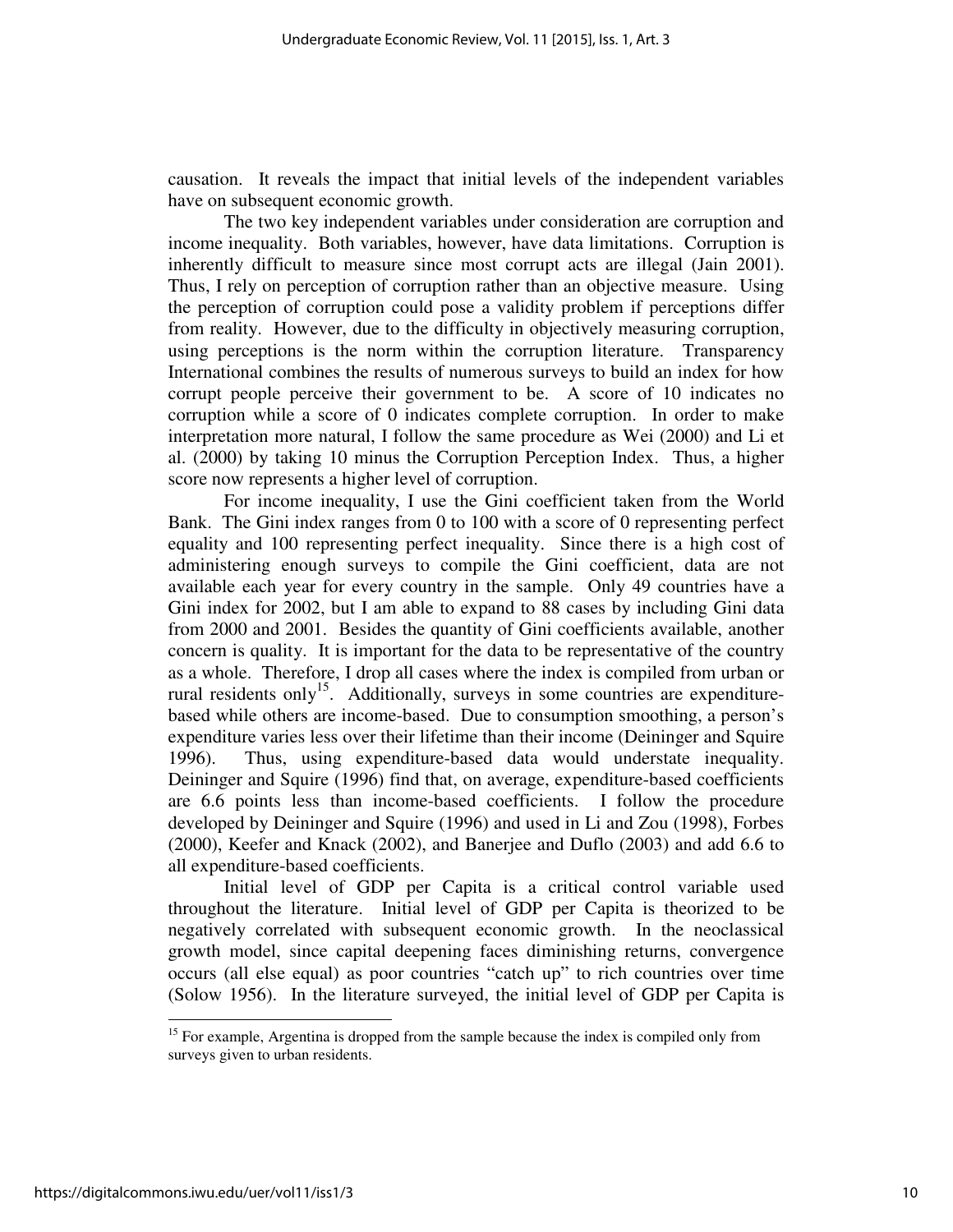consistently negatively correlated with subsequent economic growth. However, with the exception of Alesina and Rodrik (1994), the variable is always logged. Since the skewness for initial GDP per Capita in my sample is 5.9, I also logged it.

Investment is theorized to increase economic growth because investment increases capital accumulation and thus productivity. Levine and Renelt (1992) perform sensitivity analysis to show that investment is one of the few variables in the development literature that remains statistically significant across different time periods, specifications, and models. Although a variety of variables have been used to proxy investment, I use gross domestic investment as a percentage of GDP.

Trade is one of the oldest variables theorized to promote growth. Adam Smith argued that trade with other nations allows for greater specialization as the market expands. This greater specialization fosters economies of scale and higher productivity. David Ricardo established a theory of trade based on comparative advantage where trade allows countries to consume more than they could under a condition of autarky. Trade is especially important to the literature linking income inequality with subsequent economic growth because trade is theorized<sup>16</sup> to decrease inequality in poor countries but increase inequality in rich countries (Barro 2000). Although different studies have used either exports, imports, or exports plus imports as proxies for openness to trade, Levine and Renelt (1992) find no difference between the three proxies $17$ . Thus, I use the World Bank data for imports as a percentage of GDP.

Although economists have identified the effects of population growth to be ambiguous with respect to economic growth, it is still a widely used control variable (Levine and Renelt 1992). On the one hand, a growing population can make it more difficult to increase GDP per Capita since population growth increases the denominator in the GDP per Capita equation. However, population growth can serve as a proxy for growth in the labor force, and a growing labor force may be more productive by taking advantage of economies of scale (Mo 2001). Despite its ambiguous effects on growth, population growth can still alter the results of statistical tests relating inequality and growth. For example, using fertility as a similar variable to population growth, Barro (2000) finds that income inequality has no significant effect on subsequent economic growth, but omitting

<sup>&</sup>lt;sup>16</sup> This is a restatement of the Stolper-Samuelson Theorem (Stolper and Samuelson 1941). However, this theorem has not been borne out by subsequent empirical tests.

 $17$  This finding is expected since exports are simply the payments for imports (Lerner 1936). According to the Lerner Symmetry Theorem, the value of imported goods equals the value of exported goods.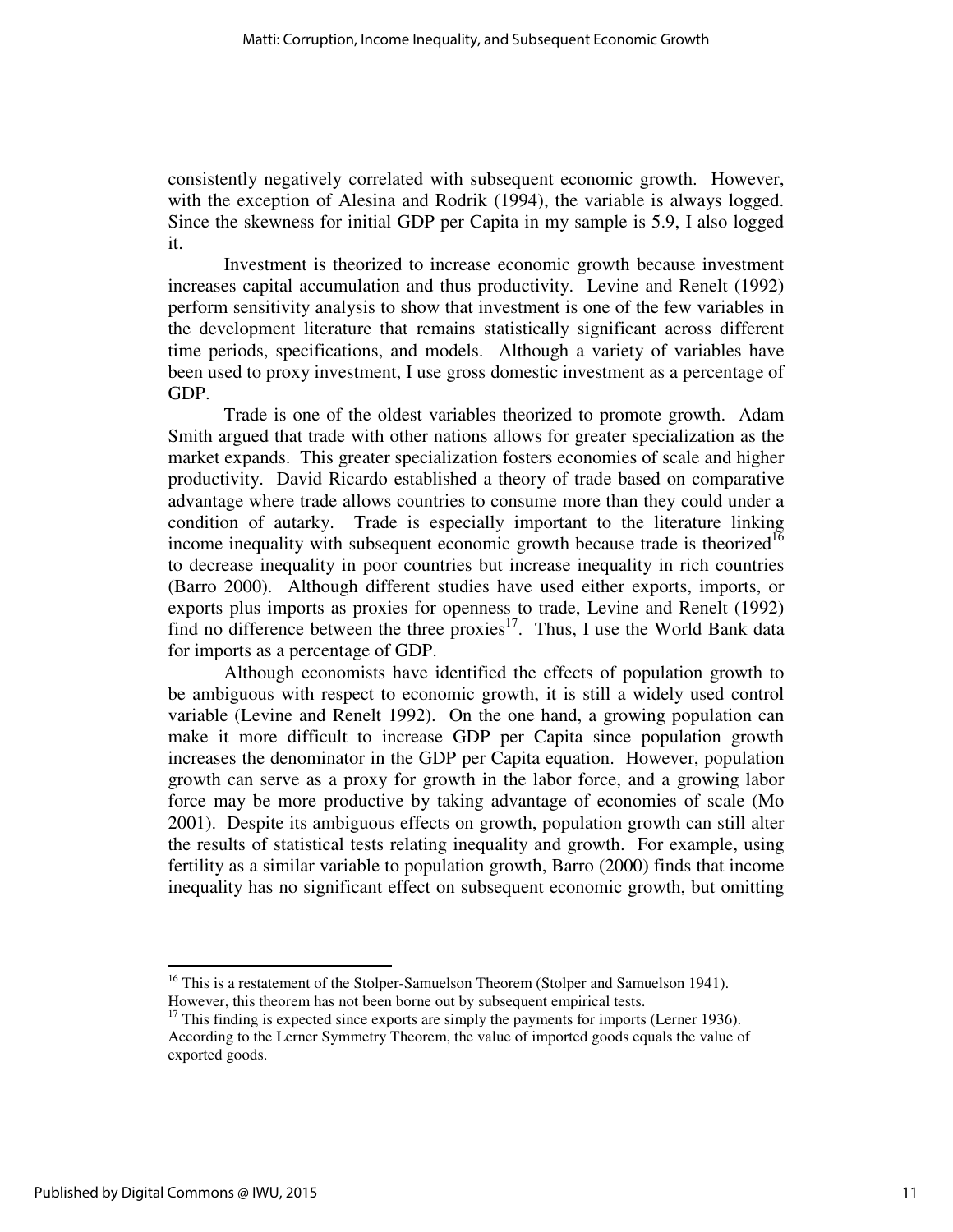fertility yields a statistically significant negative relationship. Thus, I include population growth<sup>18</sup> as a control variable.

Size of government is theorized to negatively impact growth because a larger government may crowd-out some of the growth-promoting effects of the market. Even if the government spends efficiently, there is still the risk that government growth-promoting policies may ultimately harm growth because of distortionary taxes (Levine and Renelt 1992). Thus, I use general government final consumption expenditure (percent of GDP) as a measure of the size of government. This includes all government expenditures for goods and services.

Inflation is another classic variable in the development literature theorized to harm growth. Inflation, regardless of how it is measured, has consistently been shown to harm growth (Levine and Renelt 1992). Inflation may be especially important in the literature examining the effects of inequality on subsequent growth because inflation increases inequality (Li and Zou 2002). Thus, I use inflation as measured by the annual growth rate of the GDP deflator. This measure shows the rate of price change in the economy as a whole.

Just as greater human capital makes an individual worker more productive, higher levels of human capital in a country as a whole, make the country more productive (Mincer 1984). Human capital as the source of new knowledge and technology can help shift the production function upward and break through the steady state implied by the neoclassical growth model. Although human capital development can occur outside of formal education (Mincer 1984), different measures for a country's level of education are common proxies for human capital. Thus, I include primary school completion rate as a proxy for human capital. Although this variable accounts for the quantity of formal education, it cannot control for the quality of education. However, in the regressions performed by Levine and Renelt (1992), variables for the quality of education, such as literacy rates, yield similar results.

This study employs standard OLS multiple regression analysis expressed in the following reduced-form theoretical model:

(1) 
$$
Y_i = b_0 + b_1 \alpha_i + b_2 \delta_i + b_3 \mu_i + b_4 \omega_i + b_5 \pi_i + b_6 \rho_i + \varepsilon_i
$$

where  $Y_i$  is the predicted average real GDP per Capita growth rate in country  $i$ , b is a partial slope measuring the impact that each term has on  $Y_i$ ,  $\alpha_i$  is a measure of corruption in country  $i$ ,  $\delta_i$  is an income inequality measure,  $\mu_i$  represents current levels of economic well-being,  $\omega_i$  is a set of indicators for the openness of an

<sup>&</sup>lt;sup>18</sup> Population growth is defined by the World Bank as the exponential rate of growth of midyear population between two years.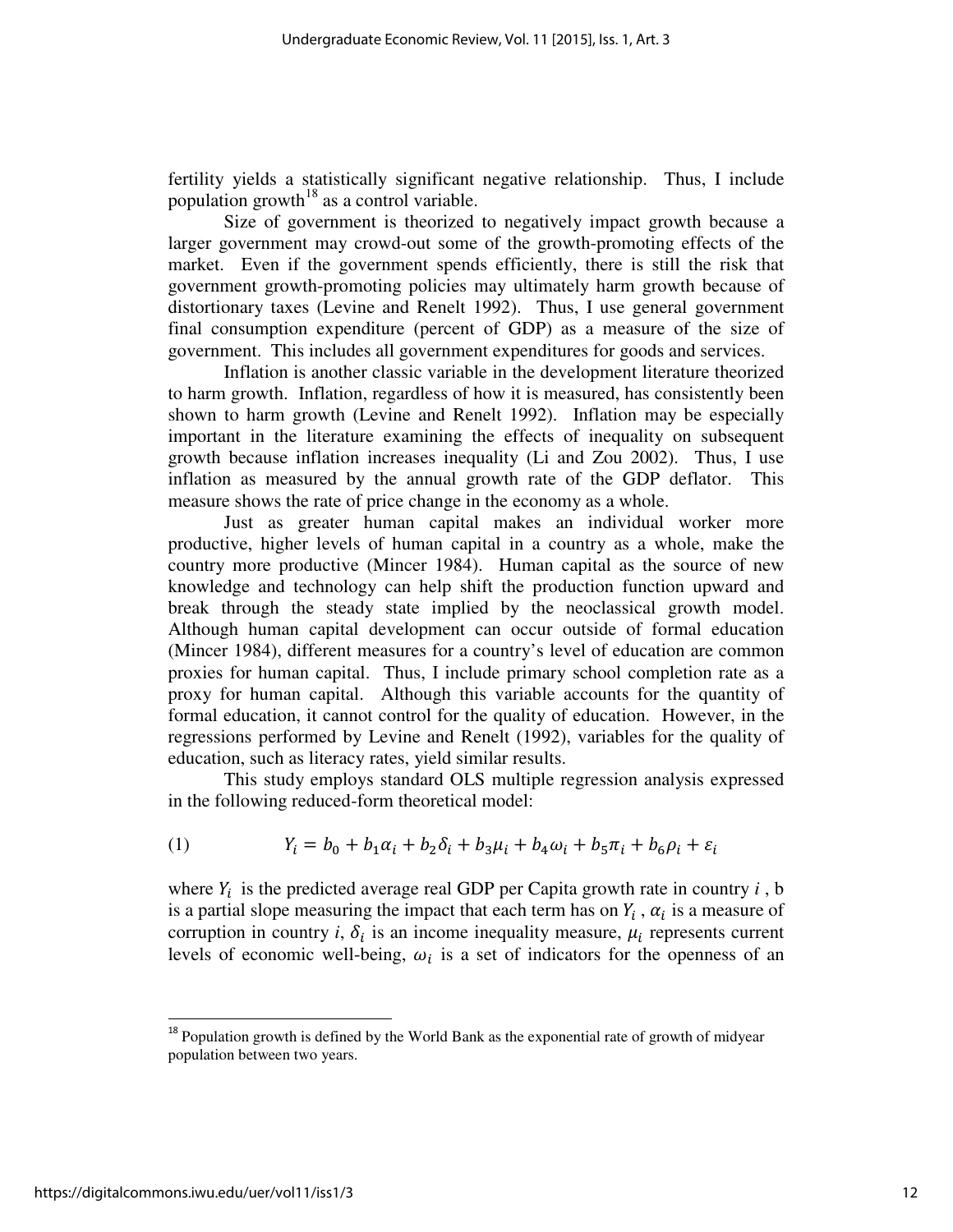economy,  $\pi_i$  contains demographic control variables,  $\rho_i$  reflects governmentrelated variables, and  $\varepsilon_i$  is an error term accounting for omitted variable bias.

 The hypothesis that the relationship between initial income inequality and subsequent economic growth is overstated because corruption decreases subsequent economic growth and increases income inequality is difficult to test. It requires careful selection and interpretation of different models. I start with a model where there is a statistically significant negative relationship between income inequality and subsequent growth. If inequality is no longer statistically significant or its coefficient is greatly reduced after adding corruption to the model, then I would tentatively support the hypothesis. If corruption is added and inequality maintains its statistical significance and magnitude on its coefficient, then the hypothesis would be rejected<sup>19</sup>.

 In order to make comparisons with the existing literature, it is important to make as few changes to previous regressions as possible. Ideally, this would mean replicating the results of a previous income inequality study and then simply adding corruption. Unfortunately, due to data limitations, I am unable to use the same time period as previous studies. However, I am able to closely match the variables used in both Alesina and Rodrik (1994) and Persson and Tabellini (1994). My Model 7 matches Models 1, 9, and 10 for Alesina and Rodrik (1994) except they do not log initial GDP per Capita, and they use primary school attendance rates rather than completion rates. My Model 7 also matches Model (i) for Persson and Tabellini (1994) except they use primary school attendance rates rather than completion rates and the size of the middle quintile for inequality instead of the Gini coefficient. Although these models constitute a different time period than my Model 7, the signs on the coefficients are consistent.

 The reduced-form theoretical model can be expanded into a fully developed empirical model. Taking each of the variables described above and inserting them in as separate terms yields the following equation for average GDP per capita growth from 2002-2012 for country *i*:

(2)  $GR_i = \beta_0 + \beta_1 COR + \beta_2 GINI + \beta_3 Y02 + \beta_4 INV + \beta_5 OPEN +$ 

 $\beta_6 POPG + \beta_7 HUMAN + \beta_8 GOV + \beta_9 INF + \Theta$ 

 $19$  This statistical procedure and interpretation is similar to that used in Perotti (1996). After finding inequality to be statistically significant and negatively impacting growth, Perotti (1996) analyzes urbanization as a possible omitted variable. Urbanization may increase both economic growth and inequality. However, after adding in urbanization it is statistically insignificant and the coefficient for inequality is unchanged. Thus, Perotti (1996) concludes that urbanization is not an omitted variable.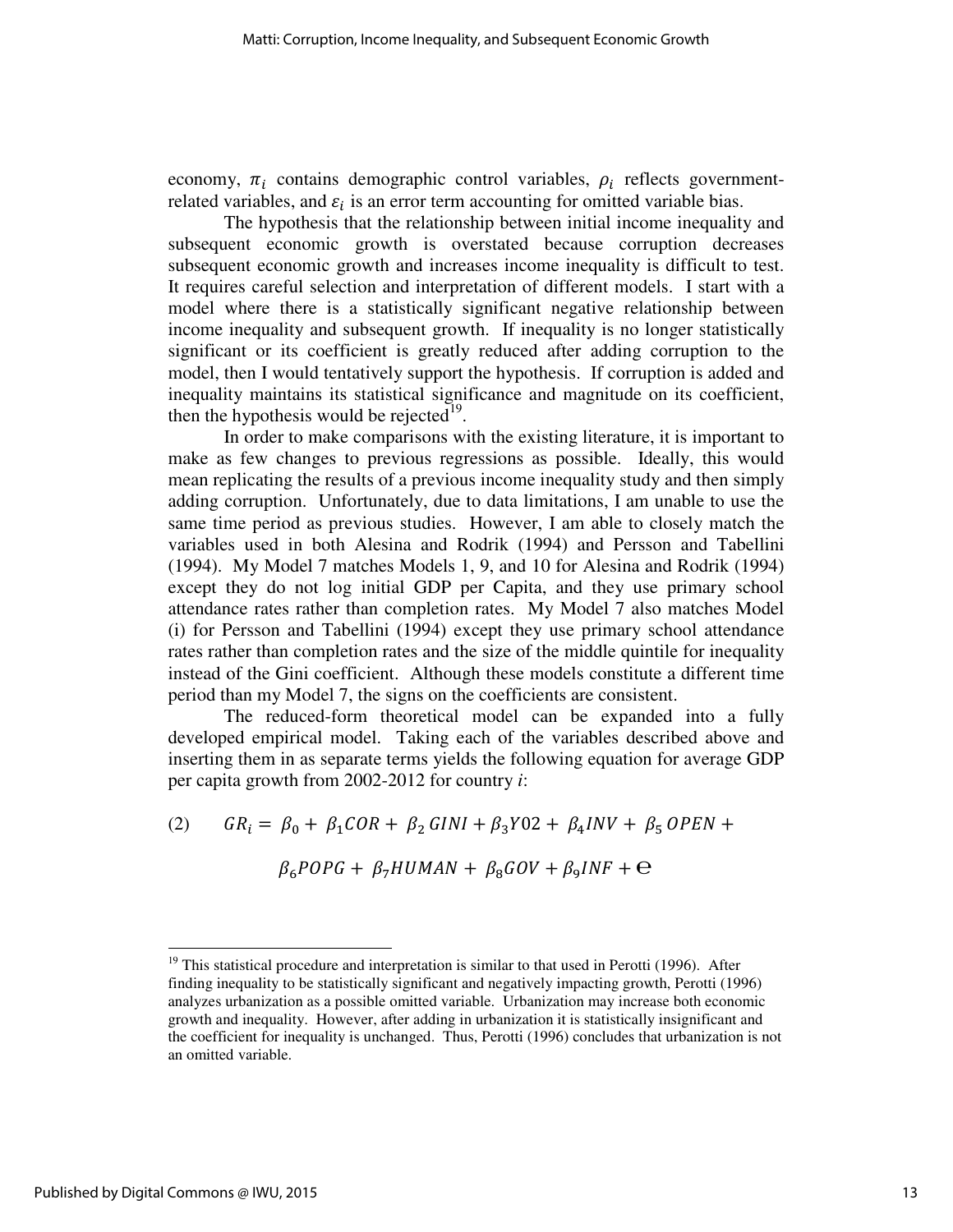Where  $GR_i$  is the mean GDP per capita growth for country *i* from 2002-2012, COR is the modified Corruption Perception Index for 2002, GINI is the Gini coefficient for years 2000, 2001, and 2002, Y02 is the logged GDP per capita for 2002, *INV* is gross domestic investment as a percentage of GDP in 2002,  $OPEN$ is imports as a percentage of GDP for 2002, *POPG* is the rate of growth of midyear population between the years  $2001$  and  $2002$ ,  $HUMAN$  is the primary school completion rate for  $2002$ ,  $GOV$  is the general government final consumption expenditure as a percentage of GDP for  $2002$ ,  $INF$  is the annual growth rate of the GDP deflator for 2002, and  $\Theta$  is an error term.

## **IV. Findings / Observations**

Tables 2 and 3, listed below, detail the results of the different regression models<sup>20</sup>. Ten separate models are included with the first model containing all the variables, Model 7 matching the models in Alesina and Rodrik (1994) and Persson and Tabellini (1994), and Model 8 adding corruption. I report unstandardized and standardized coefficients (in parenthesis), significance levels,  $r^2$  values, and, in the bottom row, the number of observations. The unstandardized coefficient<sup>21</sup> is the partial slope of the regression plane. It gives the amount of change in the dependent variable from a one-unit change in the independent variable<sup>22</sup>, all else constant. The standardized coefficients make use of a conversion to standard units, z-scores, and thus reflect the number of standard deviations the dependent variable will change from a standard deviation change in the independent variable. The  $r^2$  value in each model is the percentage of variation in the dependent variable that can be explained by the variance in all the independent variables found in each model.

 $20$  Models 11-20 are in Appendix A and display the results with logged average GDP per Capita growth 2002-2012 as the dependent variable. Despite the problem of skewness, the results are similar to those in Models 1-10.

 $21$  For example, in Model 1 an increase in the corruption index by a unit of 1 decreases the average annual GDP per Capita growth rate by .167 percentage points, all else equal.

<sup>&</sup>lt;sup>22</sup> However, since initial GDP per Capita is logged, the simple conversion does not work for this independent variable.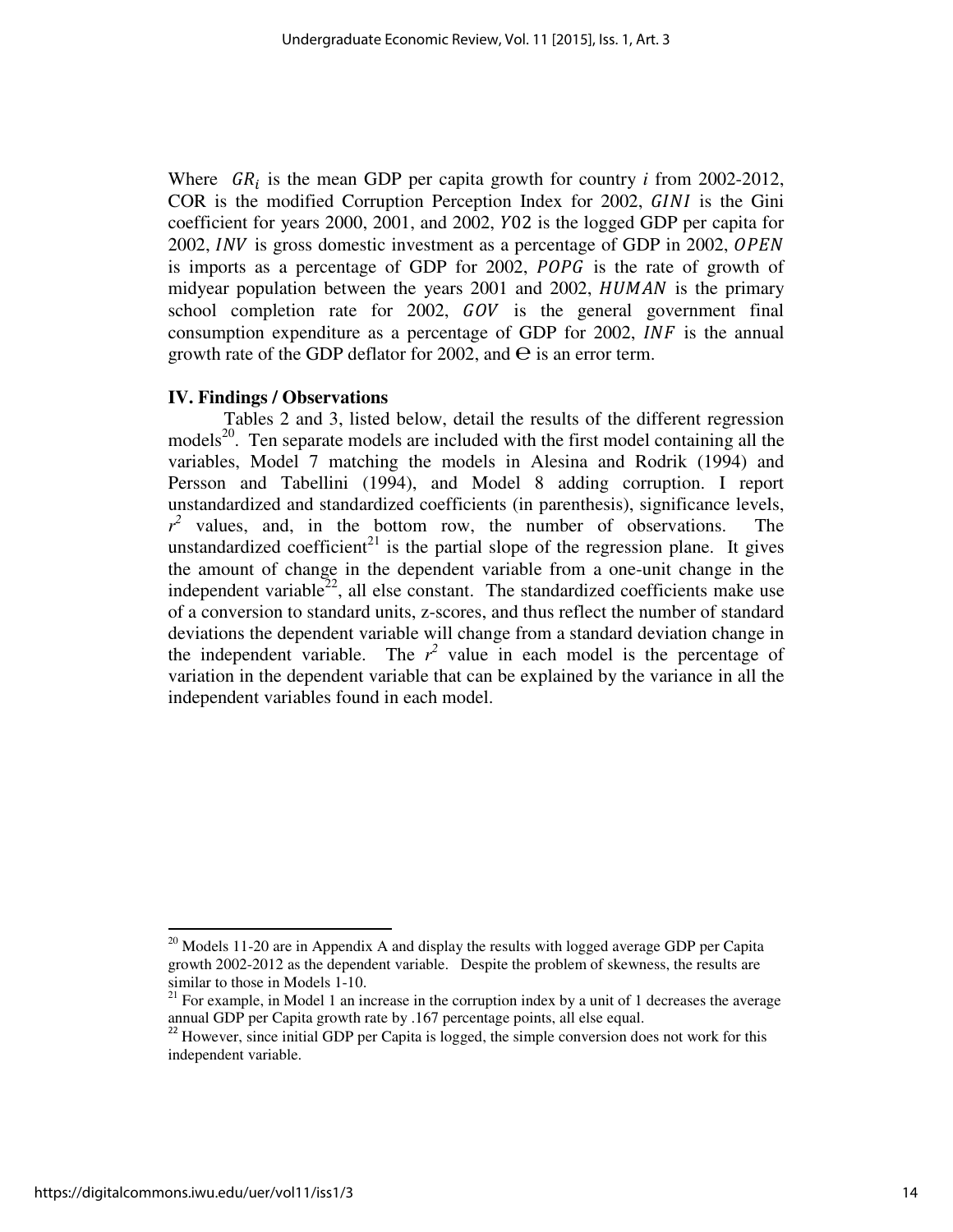| <b>Variable</b>       | <b>Model 1</b> | <b>Model 2</b> | <b>Model 3</b> | <b>Model 4</b> | <b>Model 5</b> |
|-----------------------|----------------|----------------|----------------|----------------|----------------|
| Corruption            | $-.167$        | $-163$         |                | $-.193$        |                |
|                       | $(-.156)$      | $(-.173)$      |                | $(-.199)$      |                |
| Inequality            | $-.017$        |                | $-.025$        |                |                |
|                       | $(-.063)$      |                | $(-.091)$      |                |                |
| Logged Initial        | $-3.272***$    | $-3.193***$    | $-2.857***$    | $-3.245***$    | $-2.629***$    |
| GDP per Capita        | $(-.915)$      | $(-.976)$      | $(-.798)$      | $(-.967)$      | $(-.750)$      |
| Investment            | $.164***$      | $.148***$      | $.125***$      | $.138***$      | .042           |
|                       | (.312)         | (.317)         | (.251)         | (.290)         | (.102)         |
| Openness to           | .002           |                |                |                |                |
| Trade                 | (.012)         |                |                |                |                |
| Population            | $-.214$        | $-.339*$       | $-.330$        | $-.313$        | $-.623***$     |
| Growth                | $(-.110)$      | $(-.179)$      | $(-.168)$      | $(-.162)$      | $(-.300)$      |
| Government            | .000           |                |                |                |                |
| Spending              | (.001)         |                |                |                |                |
| <b>Inflation Rate</b> | $-.022$        | $-.011$        | $-.026$        |                |                |
|                       | $(-.092)$      | $(-.051)$      | $(-.103)$      |                |                |
| Primary               | $.066***$      | $.060***$      | $.050***$      | .061           | $.044***$      |
| Completion            | (.535)         | (.492)         | (.458)         | (.486)         | (.404)         |
| Rate                  |                |                |                |                |                |
| <b>R</b> Square       | .663           | .635           | .594           | .591           | .441           |
| <b>Observations</b>   | 55             | 71             | 65             | 72             | 126            |

**Table 2: Models 1-5. Dependent Variable: Average GDP per Capita Growth 2002-2012** 

**Significance Measures:** 

- $*p < .10$  (90% confidence level)
- $*$  $p < .05$  (95% confidence level)
- $\bullet$  \*\*\*p < .01 (99% confidence level)

Standardized partial coefficients are in parentheses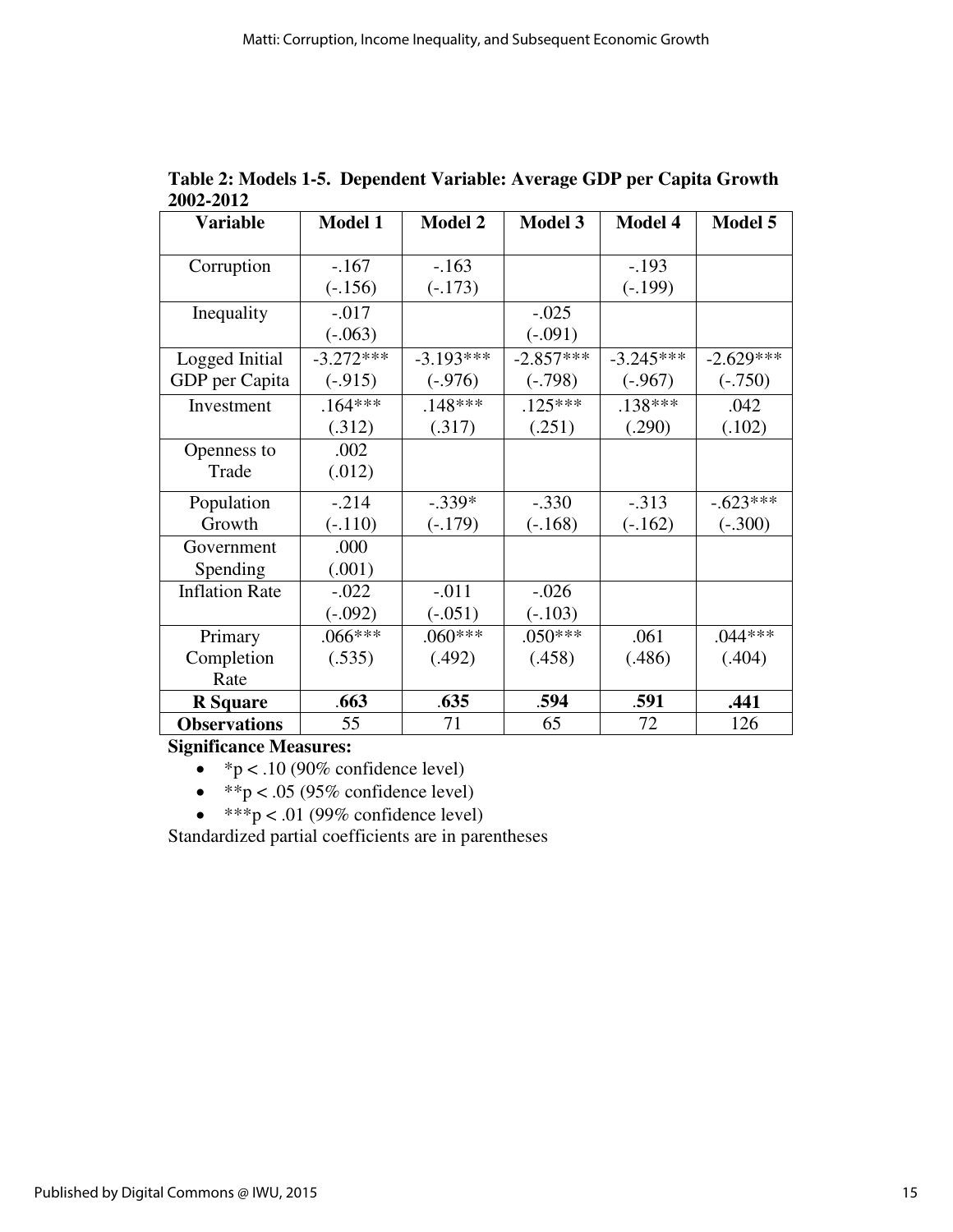| Variable              | <b>Model 6</b> | <b>Model 7</b> | <b>Model 8</b> | <b>Model 9</b> | <b>Model 10</b> |
|-----------------------|----------------|----------------|----------------|----------------|-----------------|
| Corruption            |                |                | $-.056$        | $-.078$        |                 |
|                       |                |                | $(-.051)$      | $(-.081)$      |                 |
| Inequality            |                | $-.064**$      | $-.070**$      |                | $-.052**$       |
|                       |                | $(-.229)$      | $(-.258)$      |                | $(-.185)$       |
| Logged Initial        | $-2.398***$    | $-3.045***$    | $-3.277***$    | $-2.908***$    | $-2.828***$     |
| GDP per Capita        | $(-.694)$      | $(-.837)$      | $(-.892)$      | $(-.884)$      | $(-.772)$       |
| Investment            |                |                |                |                | $.117**$        |
|                       |                |                |                |                | (.234)          |
| Openness to           |                |                |                |                |                 |
| Trade                 |                |                |                |                |                 |
| Population            | $-.643***$     |                |                |                |                 |
| Growth                | $(-.312)$      |                |                |                |                 |
| Government            |                |                |                |                |                 |
| Spending              |                |                |                |                |                 |
| <b>Inflation Rate</b> |                |                |                |                |                 |
|                       |                |                |                |                |                 |
| Primary               | $.037***$      | $.067***$      | .078***        | .077***        | $.057***$       |
| Completion            | (.345)         | (.614)         | (.616)         | (.623)         | (.511)          |
| Rate                  |                |                |                |                |                 |
| <b>R</b> Square       | .385           | .507           | .552           | .458           | .552            |
| <b>Observations</b>   | 134            | 68             | 56             | 73             | 66              |

**Table 3: Models 6-10. Dependent Variable: Average GDP per Capita Growth 2002-2012** 

**Significance Measures:** 

- $\degree$  p < .10 (90% confidence level)
- $*$  $p < .05$  (95% confidence level)
- $\bullet$  \*\*\*p < .01 (99% confidence level)

Standardized partial coefficients are in parentheses

The results of this study contain some expected findings, some unexpected findings, and a lack of support to confirm the hypothesis. As expected, level of investment and primary completion rate are both positively and significantly correlated with subsequent economic growth. Additionally, initial level of GDP per Capita has a large negative correlation with subsequent growth and is statistically significant at the 99% confidence level in every model. Population growth consistently has a negative coefficient; however, it is only statistically significant in roughly half the models.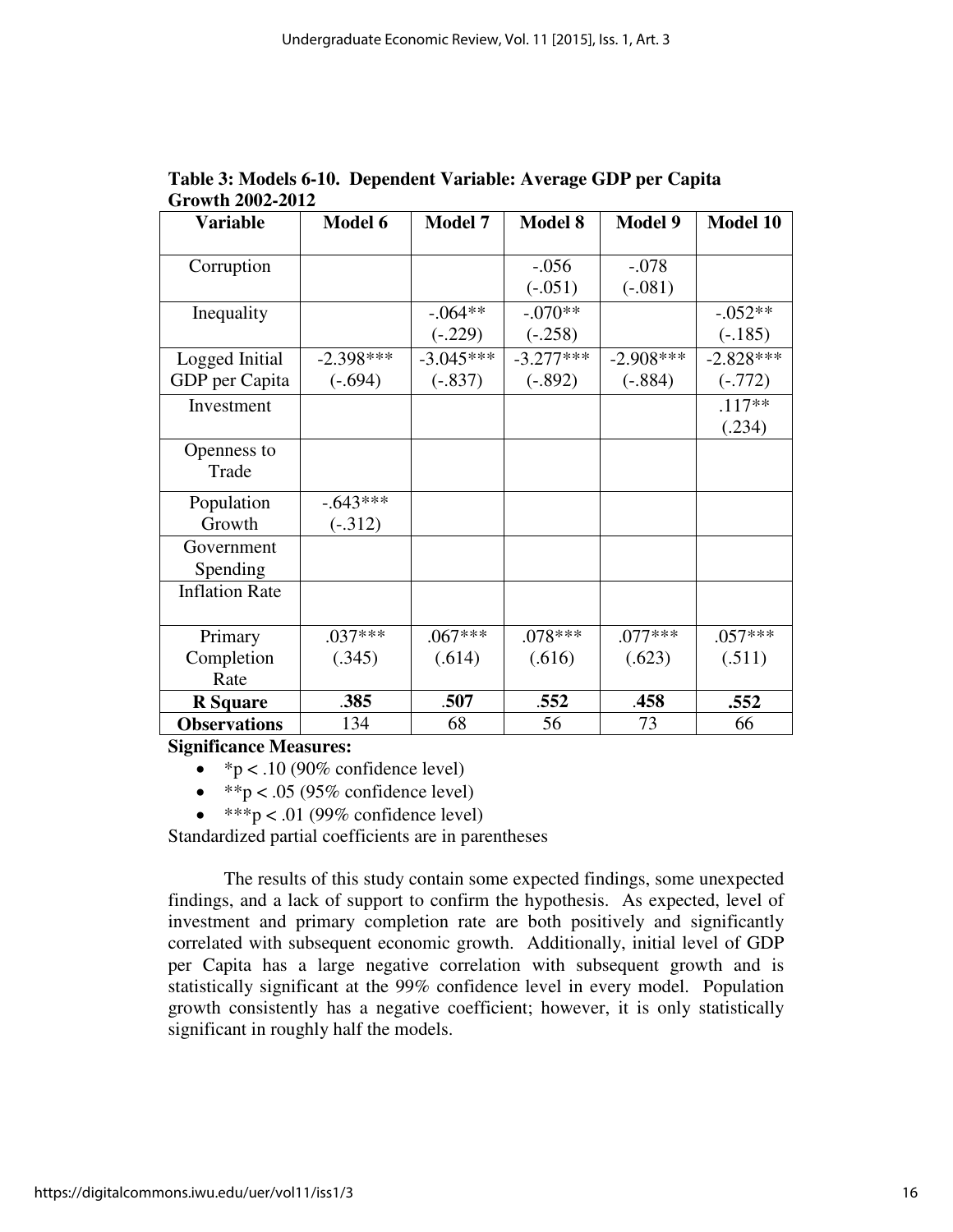Surprisingly, openness to trade, inflation rate, and government spending are never close to being statistically significant and have almost no effect on subsequent growth. Perhaps openness to trade is influenced by the Great Recession. Countries that are less interconnected may not have been influenced as much by contractions in other countries. However, the empirical link between openness to trade and susceptibility to external shocks is unclear. Easterly et al. (2001) find that openness to trade is associated with increased volatility in per capita growth rates while Cavallo and Frankel (2008) find that openness to trade decreases a country's chances of experiencing a recession due to external shocks.

Inflation may be a weak variable in my models because of the relatively short time period of 10 years under consideration. In the short-run, inflation may lower nominal interest rates. These lower interest rates may encourage investments into asset bubbles such as real-estate and the stock market. The economy appears to be growing in the short-run, and the negative effects of inflation may occur outside of a 10-year time frame.

Level of government spending may be showing a neutral effect on subsequent economic growth because the composition of government spending may matter more than the magnitude. Governments may provide growthpromoting public goods, or they might spend money on redistribution programs that harm growth (Levine and Renelt 1992). In some cases, government spending and market activities may be complements. For example, government financed infrastructure may promote growth by widening the extent of the market. Additionally, the negative effects of a high level of government spending may take longer than 10 years to develop. In the short-run, a government may be able to avoid growth-retarding tax increases by financing part of its spending through borrowing. The negative side-effects of borrowing may occur outside of a 10 year time horizon.

Corruption enters in with the expected sign in every model, but it is never statistically significant. However, its magnitude is fairly large in some models. For example, in Model 4, a 1 unit change in the corruption index is associated with a .193 percentage point decrease in annual GDP per Capita growth. To put this into perspective, if Bangladesh (the most corrupt country in the sample) were to reduce its corruption to the level in Finland (the least corrupt country), the model indicates that Bangladesh would increase its growth rate by 1.64 percentage points<sup>23</sup> (all else equal). Corruption also appears to have a nontrivial impact on the explanatory power of the models; removing corruption between Models 4 and 5 reduces the R Square from .591 to .441. Therefore, the findings

 $^{23}$  The increase in the growth rate by 1.64 percentage points may appear small, but small differences in growth rates have a large impact in the long-run. For example, a country growing at 1% per year doubles every 70 years, but a country growing at 2.64% each year doubles every 43 years.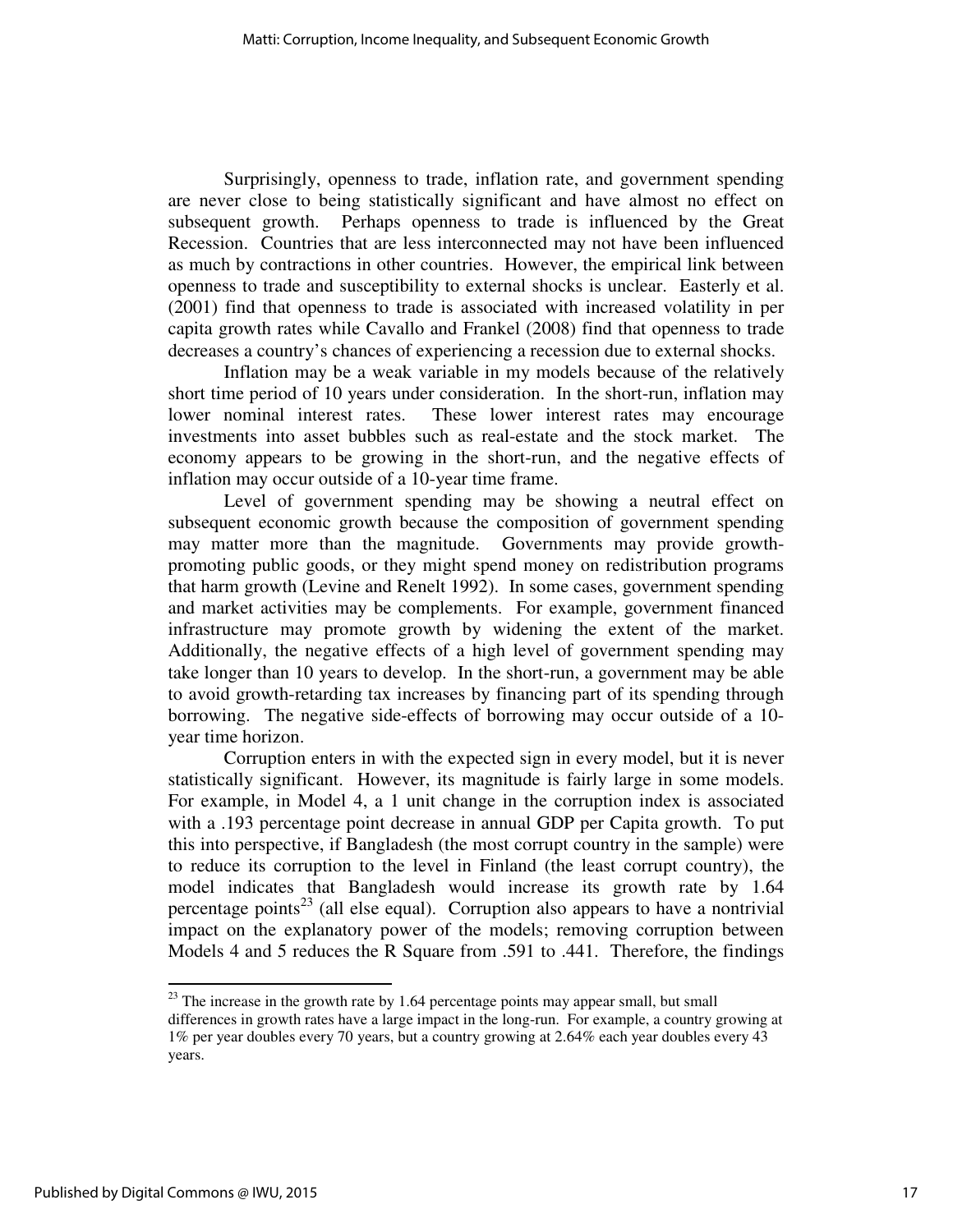suggest that corruption has a sizable negative impact on growth, but this effect is not statistically significant.

There are a few possible reasons for this finding that relate to the quality of the corruption data. There is the possibility of a validity problem as the perception of corruption and the actual level of corruption may differ in some important way. For example, cultural norms in Africa may make the perception of corruption different than in other regions (Brempong 2002). Additionally, different types of corruption are not revealed by people's perception of corruption. Decentralized forms of corruption may be more harmful than centralized forms (Brempong and Camacho 2006). If there is no coordination between different public officials demanding bribes throughout a lengthy process such as securing a deed to property, then no individual public official can be held accountable for the success or failure of securing the deed. However, in a centralized system, public officials accepting a bribe can be held accountable. Thus, they will be more likely to ensure that the service is provided quickly (Brempong and Camacho 2006).

Income inequality has a negative coefficient across all models, but this effect is only statistically significant in the simplified models. The impact of inequality on subsequent growth is fairly large in the models where it is statistically significant. For example, in Model 7, increasing a country's Gini coefficient by a unit of 1, decreases subsequent growth by .064 percentage points each year. To put this into perspective, if Angola (the least equal country) reduced its inequality to the level of Sweden (the most equal country), the model indicates that Angola would increase its growth rate by 2.35 percentage points (all else equal).

The theory under consideration is that the negative relationship between initial levels of income inequality and subsequent growth is partly spurious because corruption decreases growth and increases inequality. However, there is no evidence from the statistical tests that this theory is valid. In Model 7, inequality has an unstandardized coefficient of -.064, standardized coefficient of - .229, and is statistically significant at the 95% confidence level. After adding corruption in with Model 8, the confidence level for inequality remains the same and the magnitude of the relationship actually increases slightly with an unstandardized coefficient of -.070 and standardized coefficient of -.258 for inequality. This is the exact opposite effect than what the theory would suggest<sup>24</sup>. Additionally, corruption is not statistically significant. These models suggest that inequality negatively impacts growth even after controlling for corruption.

 $24$  The same result can be observed in Appendix A with Models 17 and 18.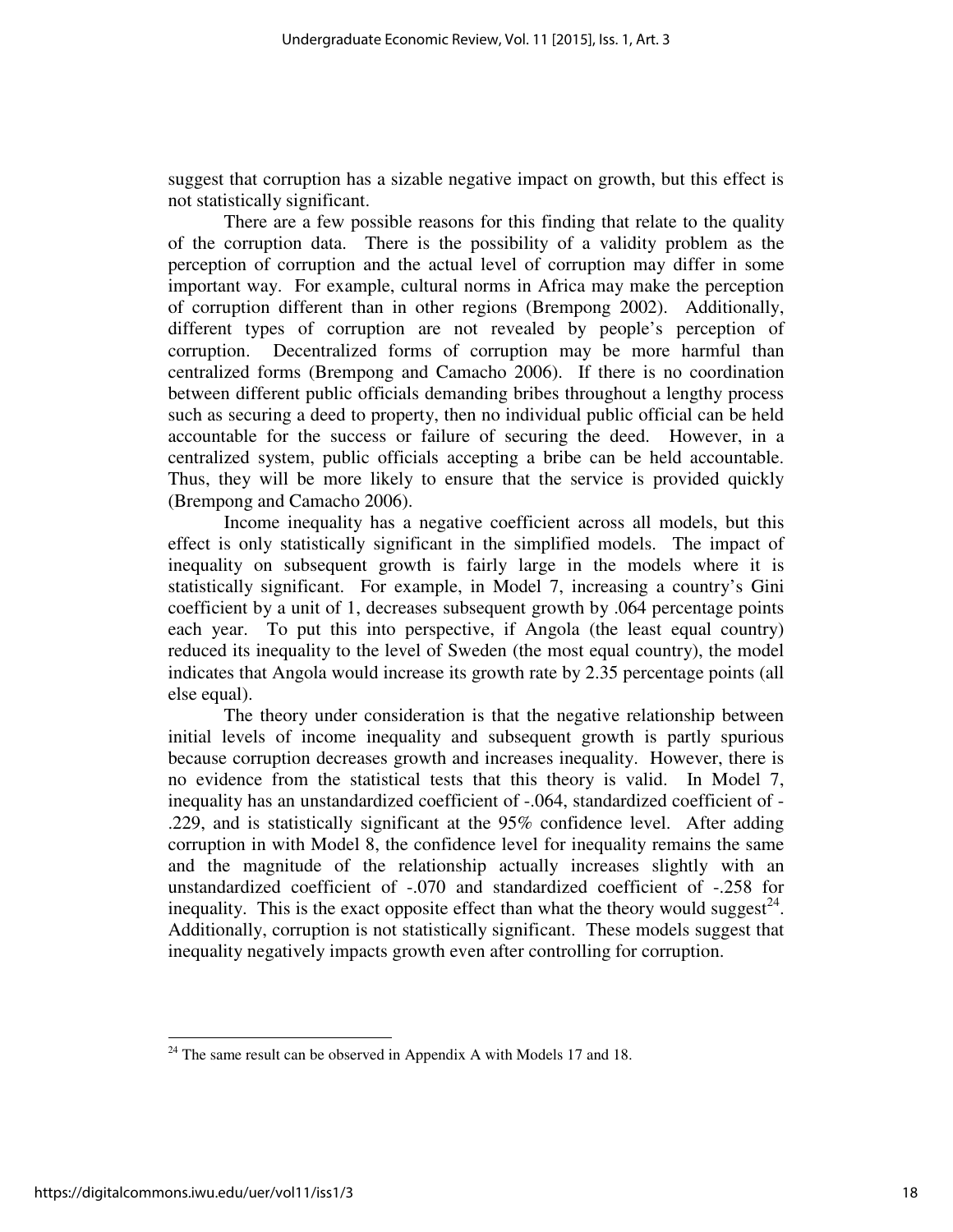## **V. Conclusions**

 Using standard OLS multiple regression analysis, this study confirms the relationship between several factors and subsequent growth. However, this study does not find support for the theory that the relationship between inequality and subsequent growth is partly spurious due to corruption as an intervening variable. In fact, the observed effect of corruption on inequality is opposite of what the theory would suggest. Even though the hypothesis is rejected, this study still adds to the literature by eliminating a possible intervening variable in the relationship between inequality and growth. Additionally, it confirms the relationship between initial levels of GDP per Capita, investment, and level of human capital in a shorter and more recent time period than most studies.

 This study, however, suffers from numerous weaknesses. Given the number of observations available, most models include more variables than are appropriate in multiple regression analysis. Additionally, the variables included do not fully match the variables included in the previous studies that I try to replicate. This study also differs from these prior studies because it uses a shorter and more recent time period. With a longer time period, the effect of inequality on growth may be different (Banerjee and Duflo 2003). Additionally, the key explanatory variable in my theory, corruption, is based on perceptions and is never statistically significant.

 Due to the limitations of this study and the difficulties of empirical work in development economics as a whole, policy recommendations must be made cautiously. Just because a variable is shown to impact growth in a model does not mean that increasing or decreasing the variable makes for good public policy. For example, the initial level of GDP per Capita has a highly statistically significant negative relationship with subsequent economic growth. However, a growth policy advocating for an initial reduction in GDP in order to increase subsequent growth would be an absurd and self-defeating policy.

Even though this study finds a negative relationship between inequality and growth, the best policy for growth may not be redistribution. In the literature, some studies recommend redistribution on efficiency grounds (Aghion et al. 1999; Keefer and Knack 2002), but the majority of researchers recognize the adverse effects that redistribution can have on incentives. Although the results of the statistical tests suggest that there is no trade-off between equity and efficiency, the costs of redistribution may still exceed the benefits of a more equal society.

 Although corruption is never statistically significant in any model, the size of its negative effects is substantial. Thus, policies that reduce corruption may encourage growth. However, the optimum level of corruption is not zero since there are costs associated with reducing corruption. The optimal level of corruption occurs where the marginal social costs of reducing corruption further equal the marginal social benefits of that reduction (Tanzi 1998). Since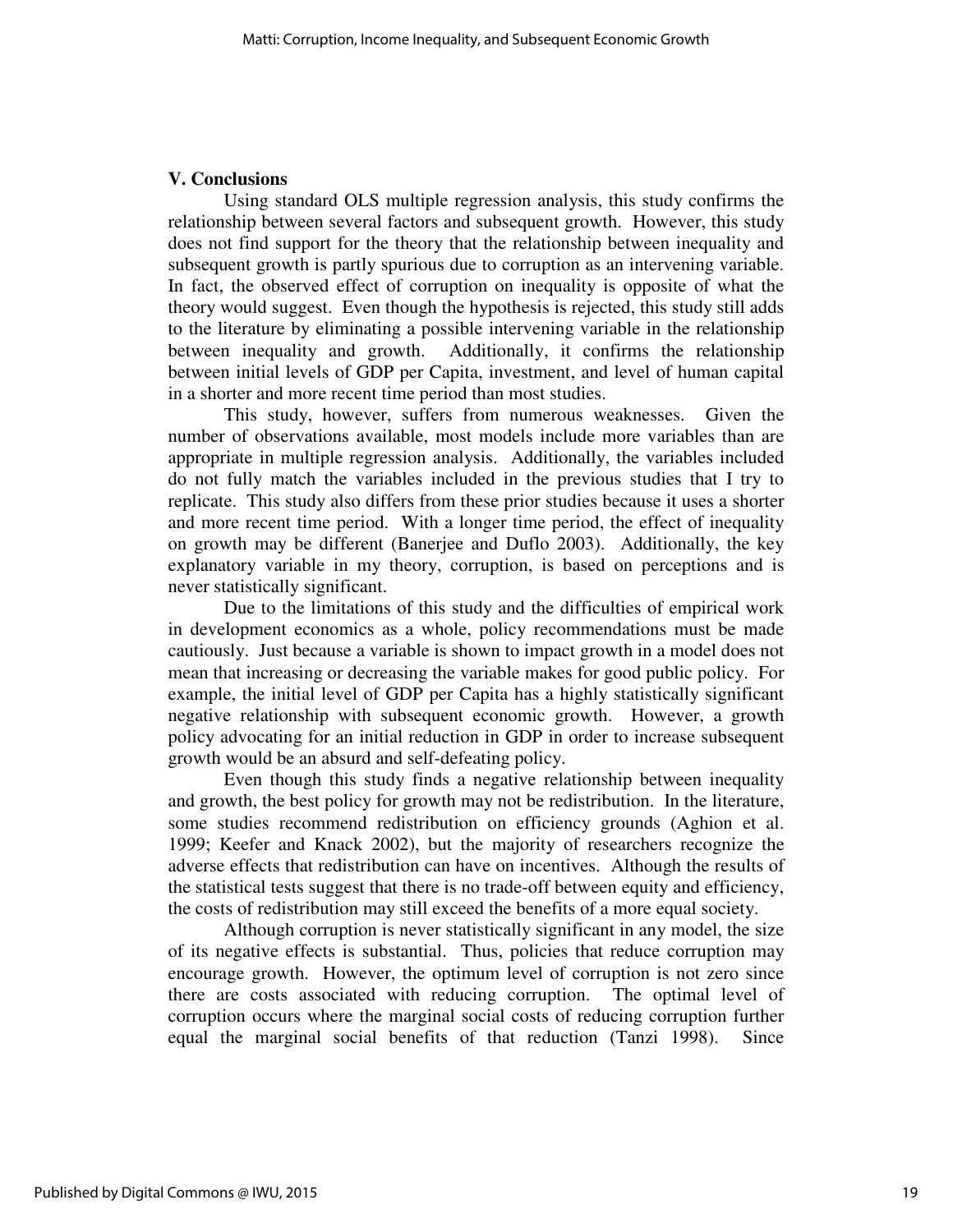reductions in corruption are subject to diminishing returns (Brempong and Camacho 2006), countries that are highly corrupt may benefit from a development strategy focused on reducing corruption while countries that have little corruption would likely not benefit as much from a similar strategy.

 The relationship between primary completion rate and subsequent economic growth is positive and highly statistically significant in almost every model. However, this does not mean that a simple public policy such as increasing government spending on primary education would automatically foster growth. For example, Levine and Renelt (1992) find that enrollment rates are positively and significantly correlated with subsequent growth, but government education expenditures are not. This finding suggests that the quality and quantity of education are not wholly dependent on the level of education spending. Additionally, since there are decreasing returns to education (Aghion et al. 1999), countries with different initial levels of education may yield different results from a policy encouraging more education. It is also important to keep in mind that primary completion rates are serving as a proxy for human capital, and there are avenues to increase human capital outside of education.

 Even though my models show little relationship between openness to trade, the inflation rate, and subsequent growth, it does not necessarily mean these factors are unimportant. Due to the challenges of empirical analysis in development economics, the significance of variables can be sensitive to different control variables, specification, statistical technique, and time period. It is not possible to perfectly determine what causes growth. Therefore, it is especially important from a public policy perspective to ascertain what variables have an important role (significant across many studies) and what variables have little role (rarely significant) (Durlauf et al. 2005). Since economic growth is brought about by a complicated interaction of numerous variables, there is no single correct solution for achieving faster growth.

 Given the complexity of the factors influencing economic growth, there are several avenues for subsequent research. Data limitations have been a major concern in prior studies as well as in this one. Subsequent research would be aided by larger data sets that are already standardized. This would also better allow researchers to replicate findings before testing a new theory since results can vary if models differ in time period and specification of variables (Levine and Renelt 1992). In the inequality literature, there is consistently a negative relationship between inequality and subsequent growth. However, the avenues through which inequality harms growth have been largely untested. Additionally, when some of the avenues, such as the demand for more redistribution, have been empirically tested, they are not borne out by the data (Perotti 1996). Future research should go beyond establishing a negative relationship between inequality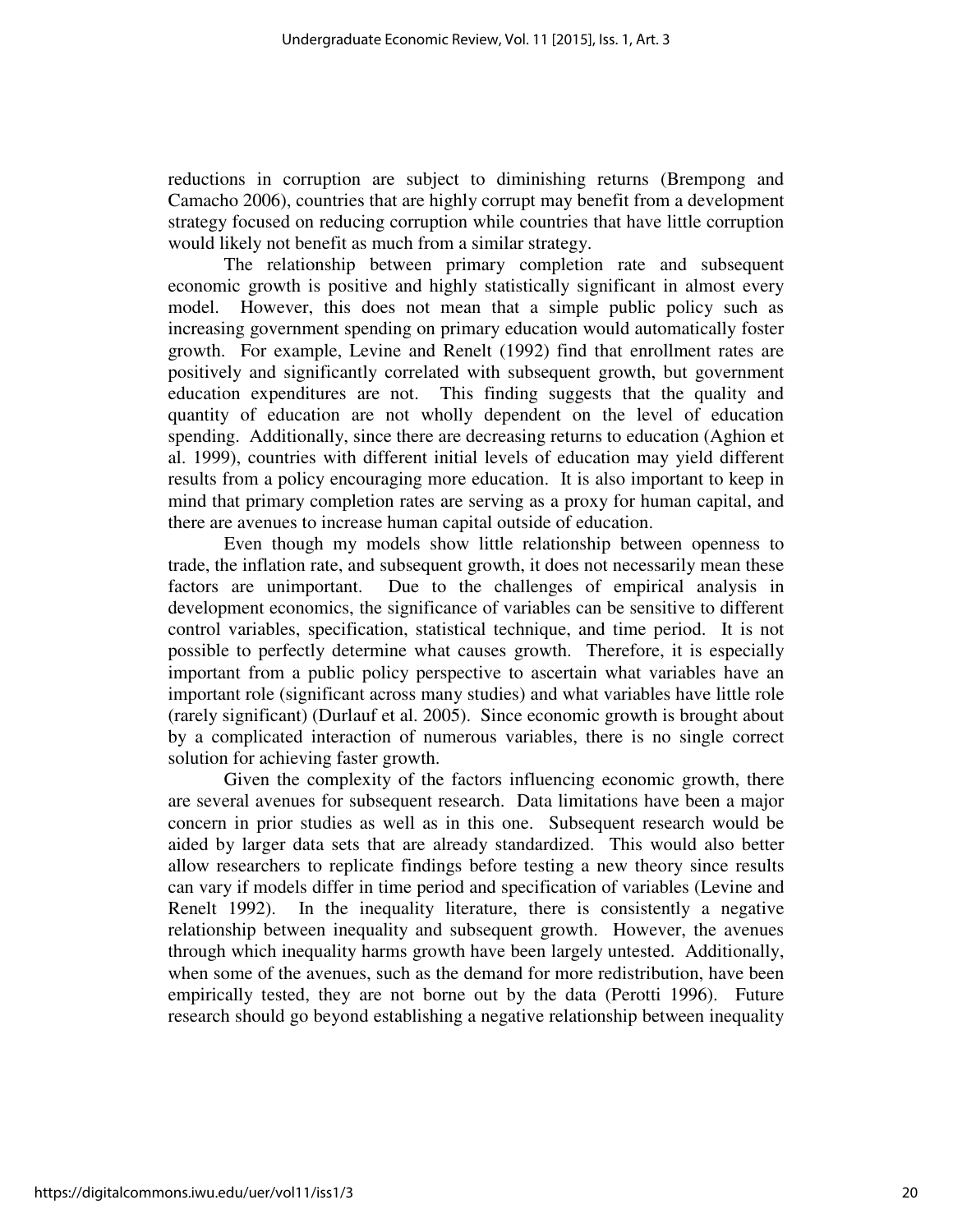and subsequent growth and test the channels through which inequality may harm growth.

 Given that few of the channels have been tested empirically, it is also important for future work to continue to test the validity of the relationship between inequality and growth. It is especially important to test for omitted variables that may reveal the relationship to be spurious. For example, lack of property rights and a stable rule of law decrease economic growth by making capital dead and increase inequality by restricting the poor's access to legal institutions (De Soto 2003). Thus, it may not really be income inequality that harms growth, but lack of property rights and a stable rule of law that decrease growth and increase inequality<sup>25</sup>. However, there could be other variables that may strengthen the negative effect of inequality on growth. For example, if labor market flexibility is positively correlated with growth and positively correlated with inequality, then controlling for labor market flexibility may increase the coefficient for inequality.

This study does not find support for the hypothesis that the relationship between inequality and subsequent growth is partly spurious due to corruption as an intervening variable. The observed effect of corruption on inequality is opposite of what the hypothesis would suggest. Additionally, some factors theorized to influence growth such as inflation, openness to trade, and size of government have little impact. However, this study does confirm several factors such as initial level of GDP per Capita, investment level, and primary completion rates as being important for growth. The results of this study suggest that, although one of the oldest questions in economics, what causes growth is still partly unknown and likely will not ever be fully understood.

<sup>&</sup>lt;sup>25</sup> Evidence for this effect may already exist. After adding a property rights index, Keefer and Knack (2002) find that the coefficient for income inequality is halved and no longer statistically significant. Additionally, the property rights index is statistically significant at the 95% confidence level and the R Square almost doubles. Keefer and Knack (2002) see this finding as a confirmation of their theory that inequality reduces growth mainly by harming property rights. However, they never test the direction of the relationship. I attempted to replicate the results of this study testing first with the overall score for the Economic Freedom Index in 2002 and then with the subcomponent for property rights. However, both variables behave like the corruption variable as they are statistically insignificant and have no discernable effect on the income inequality variable.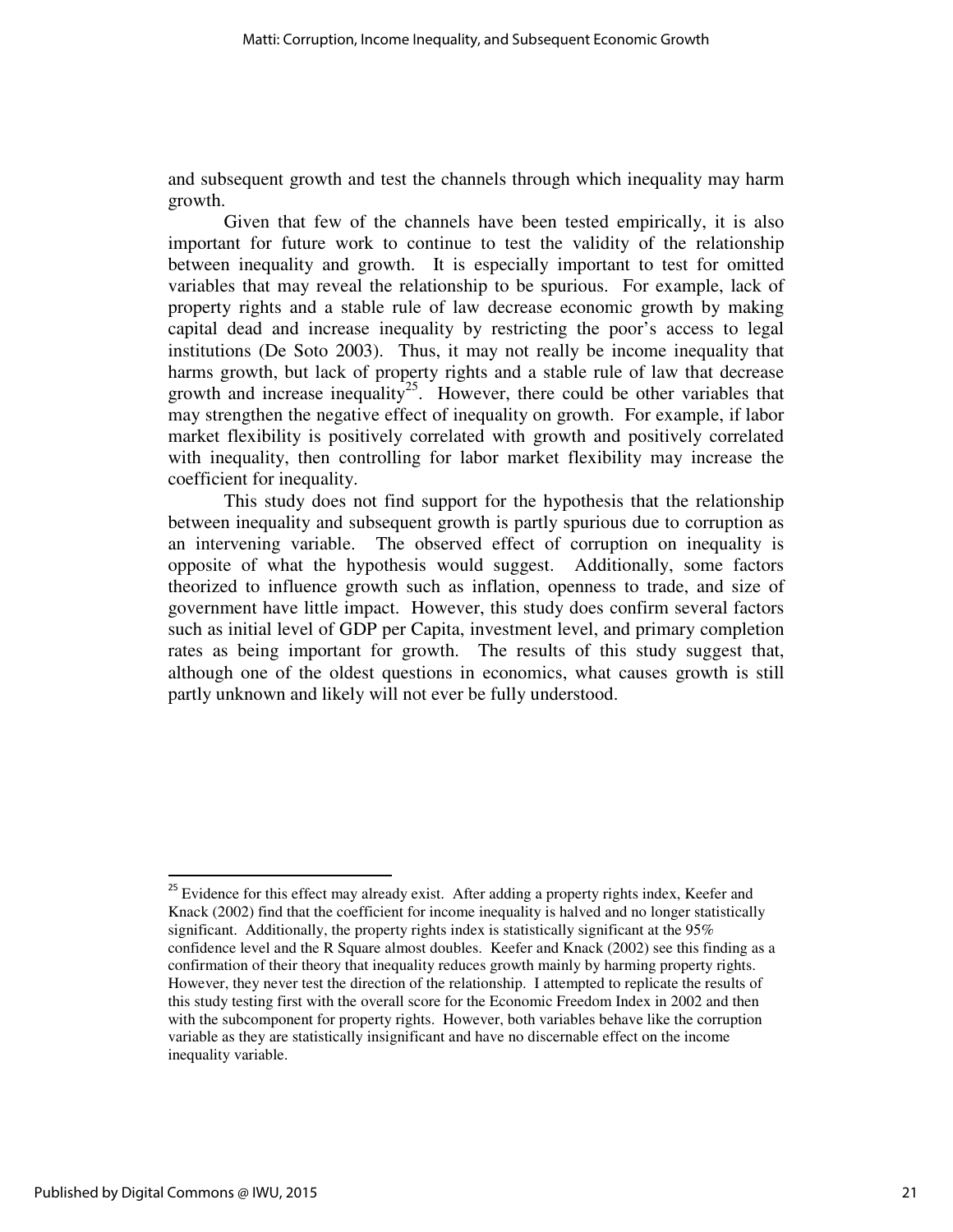#### **References**

- Aghion, P., Caroli, E., & Garcia-Penalosa, C. (1999). Inequality and economic growth: The perspective of the new growth theories. *Journal of Economic Literature*, *37*(4), 1615-1660.
- Alesina, A., & Rodrik, D. (1994). Distributive politics and economic growth. *The Quarterly Journal of Economics*, *109*(2), 465-490.
- Banerjee, A., & Duflo, E. (2003). Inequality and growth: What can the data say? *Journal of Economic Growth*, *8*(3), 267-299.
- Barro, R. (2000). Inequality and growth in a panel of countries. *Journal of Economic Growth*, *5*, 5-32.
- Benabou, R. (1996). Inequality and growth. *NBER Macroeconomics Annual*, *11*, 11-92.
- Berg, A., Ostry, J., & Zettelmeyer, J. (2012). What makes growth sustained? *Journal of Development Economics*, *98*, 149-166.
- Brempong, K. (2002). Corruption, economic growth, and income inequality in Africa. *Economics of Governance*, *3*, 183-209.
- Brempong, K., & Camacho, S. (2006). Corruption, growth, and income distribution: Are there regional differences? *Economics of Governance*, *7*, 245-269.
- Cavallo, E. A., & Frankel, J. A. (2008). Does openness to trade make countries more vulnerable to sudden stops, or less? Using gravity to establish causality. *Journal of International Money and Finance*, *27*(8), 1430-1452.
- De Soto, H. (2003). *Mystery of capital: Why capitalism triumphs in the West and fails everywhere else*. Basic books.
- Deininger, K., & Squire, L. (1996). A new data set measuring income inequality. *The World Bank Economic Review*, *10*(3), 565-591.
- Durlauf, S., Johnson, P., & Temple, J. (2005). Growth econometrics. *Handbook of Economic Growth*, *1*, 555-677.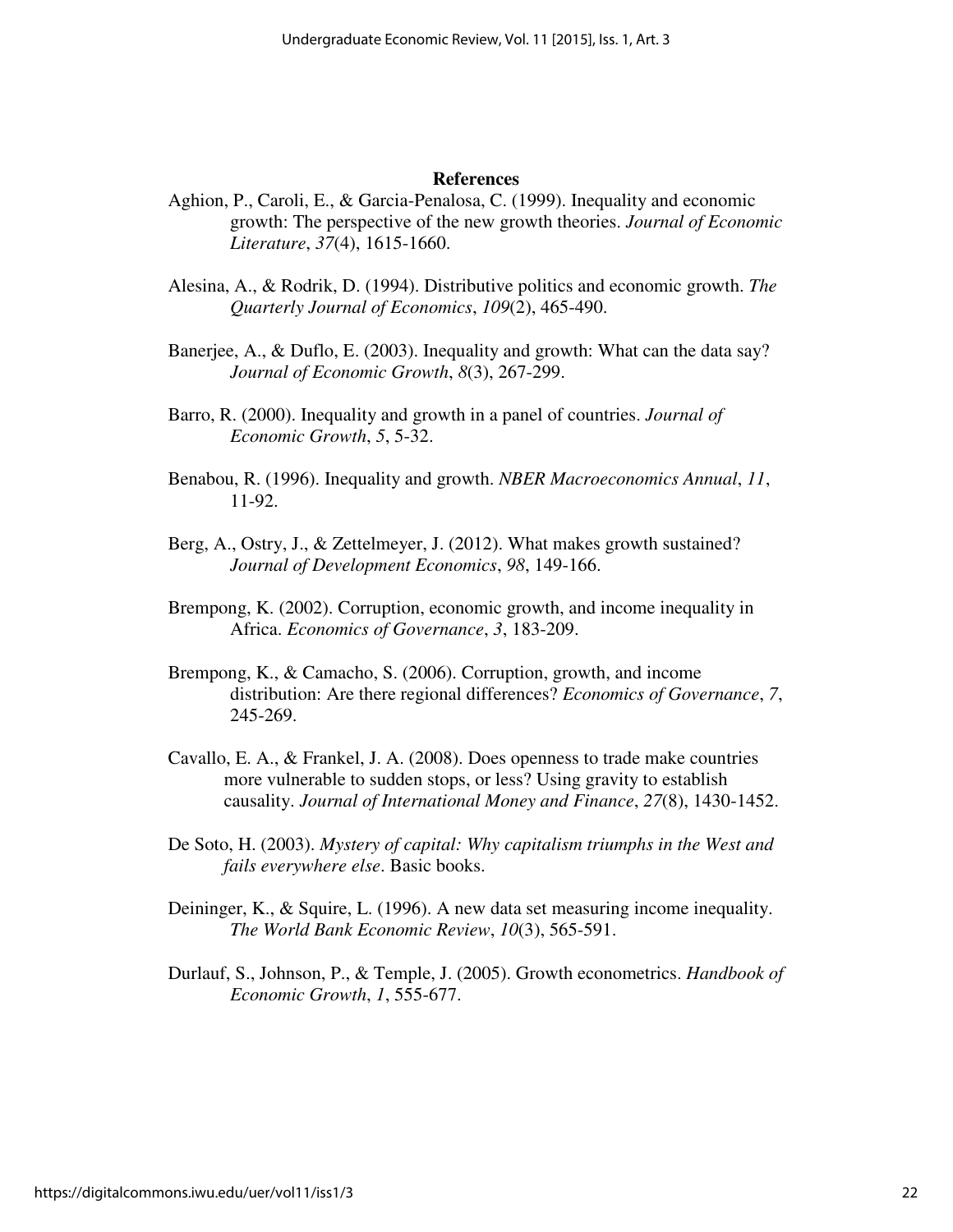- Easterly, W., Islam, R., & Stiglitz, J. E. (2001). Shaken and stirred: Explaining growth volatility. In *Annual World Bank conference on development economics* (Vol. 2000, pp. 191-211).
- Easterly, W., Ritzen, J., & Woolcock, M. (2006). Social cohesion, institutions, and growth. *Economics & Politics*, *18*(2), 103-120.
- Forbes, K. (2000). A reassessment of the relationship between inequality and growth. *The American Economic Review*, *90*(4), 869-887.
- Gupta, S., Davoodi, H., & Alonso-Terme, R. (2002). Does corruption affect income inequality and poverty? *Economics of Governance*, *3*(1), 23-45.
- Jain, A. (2001). Corruption: A review. *Journal of Economic Surveys*, *15*(1), 71- 121.
- Keefer, P., & Knack, S. (2002). Polarization, politics and property rights: Links between inequality and growth. *Public Choice*, *111*, 127-154.
- Kuznets, S. (1955). Economic growth and income inequality. *The American Economic Review*, *45*(1), 1-28.
- Lerner, A. P. (1936). The symmetry between import and export taxes. *Economica*, *3*(11), 306-313.
- Levine, R., & Renelt, D. (1992). A sensitivity analysis of cross-country growth regressions. *The American Economic Review*, *82*(4), 942-963.
- Li, H., Xu, L. C., & Zou, H. (2000). Corruption, income distribution, and growth. *Economics and Politics*, *12*(2), 155-181.
- Li, H., & Zou, H. (2002). Inflation, growth, and income distribution: A crosscountry study. *Annals of Economics and Finance*, *3*, 85-101.
- Mauro, P. (1995). Corruption and growth. *The Quarterly Journal of Economics*, *110*(3), 681-712.
- Mauro, P. (1997). The effects of corruption on growth, investment and government expenditure: A cross country analysis. Washington DC: Institute for International Economics.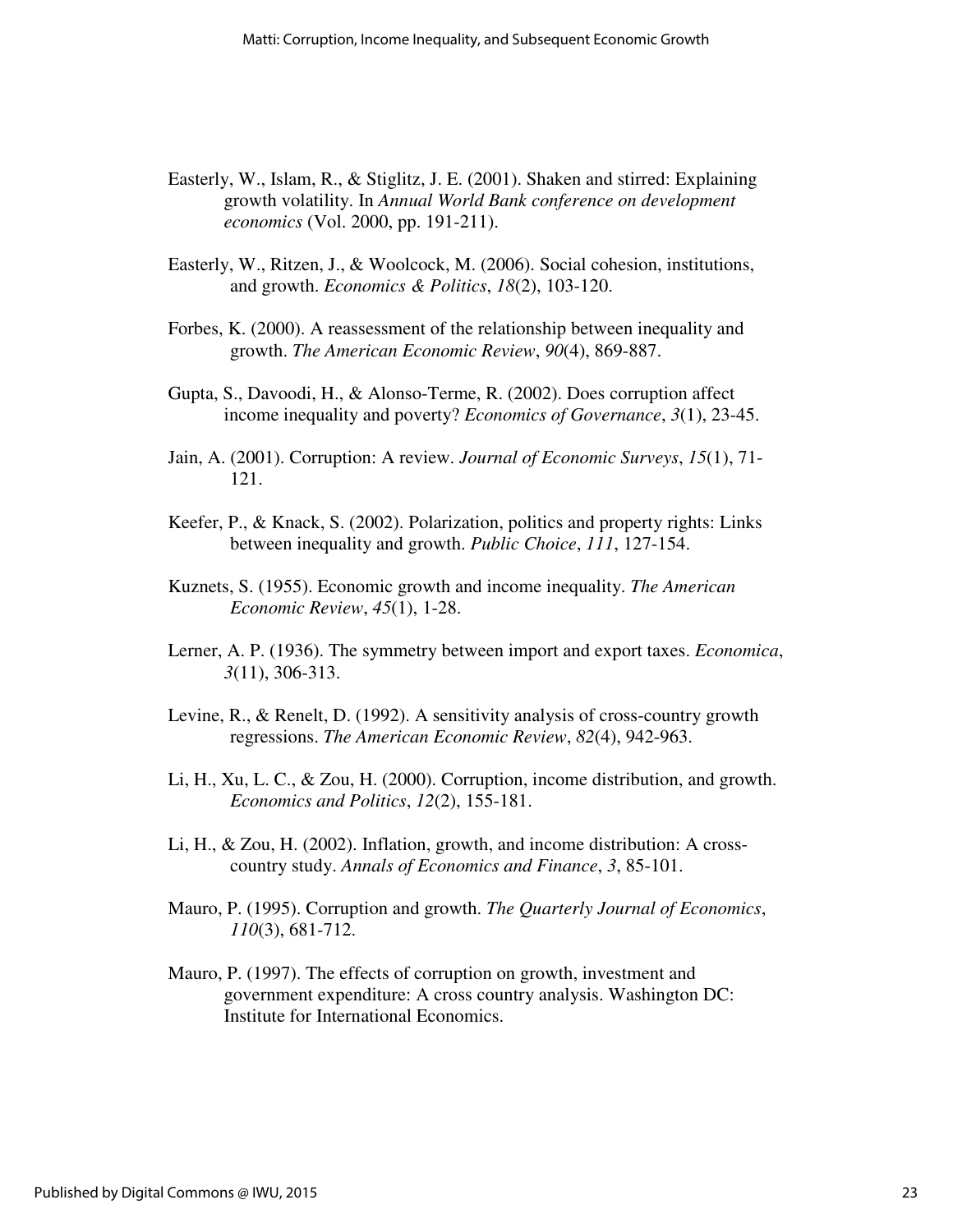- Mincer, J. (1984). Human capital and economic growth. *Economics of Education Review*, *3*(3), 195-205.
- Mo, P. H. (2001). Corruption and economic growth. *Journal of Comparative Economics*, *29*, 66-79.
- Murphy, K., Shleifer, A., & Vishny, R. (1993). Why is rent-seeking so costly to growth? *The American Economic Review*, *83*(2), 409.
- Okun, A. M. (1975). *Equality and efficiency: The big tradeoff*. Brookings Institution Press.
- Perotti, R. (1996). Growth, income distribution, and democracy: What the data say. *Journal of Economic Growth*, *1*(2), 149-187.
- Persson, T. and G. Tabellini (1994). Is inequality harmful for growth? Theory and evidence, *American Economic Review*, 84(3), 600-21
- Rodrik, D. (1999). Where did all the growth go? External shocks, social conflict, and growth collapses. *Journal of Economic Growth*, *4*(4), 385-412.
- Sachs, J. D. (1989). Social conflict and populist policies in Latin America (No. 2897). National Bureau of Economic Research.
- Solow, R. (1956). A Contribution to the theory of economic growth. *The Quarterly Journal of Economics*, *70*(1), 65-94.
- Smith, A. (1863). *An Inquiry into the Nature and Causes of the Wealth of Nations*. A. and C. Black.
- Stolper, W. F., & Samuelson, P. A. (1941). Protection and real wages. *The Review of Economic Studies*, *9*(1), 58-73.
- Tabachnick, B. G., & Fidell, L. S. (2001). Chapter 5. *Using Multivariate Statistics* (4th ed., pp. 116-117). Boston, MA: Allyn and Bacon.
- Tanzi, V. (1998). Corruption around the world: Causes, consequences, scope, and cures. *IMF Staff Papers*, *45*(4), 559-594.
- Wei, S. (2000). How taxing is corruption on international investors? *Review of Economics and Statistics*, *52*(1), 1-11.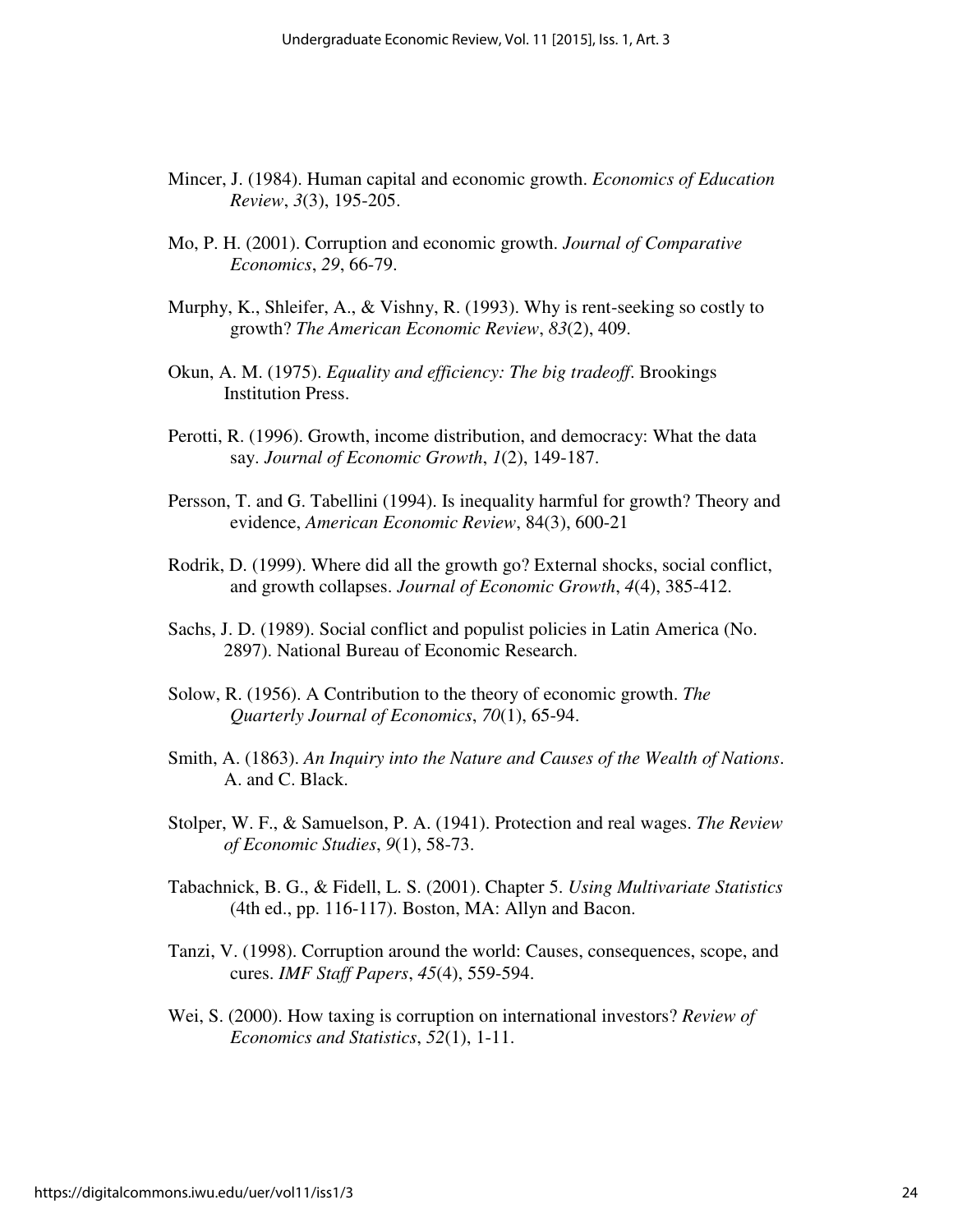| Growth 2002-2012       |                 |            |                 |                 |             |  |  |
|------------------------|-----------------|------------|-----------------|-----------------|-------------|--|--|
| <b>Variable</b>        | <b>Model 11</b> | Model 12   | <b>Model 13</b> | <b>Model 14</b> | Model 15    |  |  |
|                        |                 |            |                 |                 |             |  |  |
| Corruption             | $-.004$         | $-.004$    |                 | $-.004$         |             |  |  |
|                        | $(-.168)$       | $(-.175)$  |                 | $(-.204)$       |             |  |  |
| Inequality             | .000            |            | $-.001$         |                 |             |  |  |
|                        | $(-0.053)$      |            | $(-.088)$       |                 |             |  |  |
| Logged Initial         | $-.074***$      | $-.072***$ | $-.064***$      | $-.073***$      | $-.059***$  |  |  |
| GDP per Capita         | $(-.961)$       | $(-1.006)$ | $(-.827)$       | $(-.989)$       | $(-.735)$   |  |  |
| Investment             | $.003**$        | $.003***$  | $.002**$        | $.003***$       | $.001*$     |  |  |
|                        | (.286)          | (.297)     | (.230)          | (.267)          | (.115)      |  |  |
| Openness to            | .000            |            |                 |                 |             |  |  |
| Trade                  | (.019)          |            |                 |                 |             |  |  |
| Population             | $-.005$         | $-.008*$   | $-.007$         | $-.007$         | $-0.015***$ |  |  |
| Growth                 | $(-.126)$       | $(-.187)$  | $(-.173)$       | $(-.166)$       | $(-.320)$   |  |  |
| Government             | .000            |            |                 |                 |             |  |  |
| Spending               | (.012)          |            |                 |                 |             |  |  |
| <b>Inflation Rate</b>  | $-.001$         | .000       | $-.001$         |                 |             |  |  |
|                        | $(-.103)$       | $(-.060)$  | $(-.114)$       |                 |             |  |  |
| Primary                | $.001***$       | $.001***$  | $.001***$       | $.001***$       | $.001***$   |  |  |
| <b>Completion Rate</b> | (.553)          | (.507)     | (.483)          | (.496)          | (.381)      |  |  |
| <b>R</b> Square        | .682            | .648       | .610            | .595            | .437        |  |  |
| <b>Observations</b>    | 55              | 71         | 65              | 72              | 126         |  |  |

## **Appendix A: Models with the Alternative Dependent Variable**

**Table 4: Models 11-15. Dependent Variable: Logged Average GDP per Capita** 

## **Significance Measures:**

- $\degree$  p < .10 (90% confidence level)
- $*$  $p < .05$  (95% confidence level)
- $**p < .01$  (99% confidence level)

Standardized partial coefficients are in parentheses